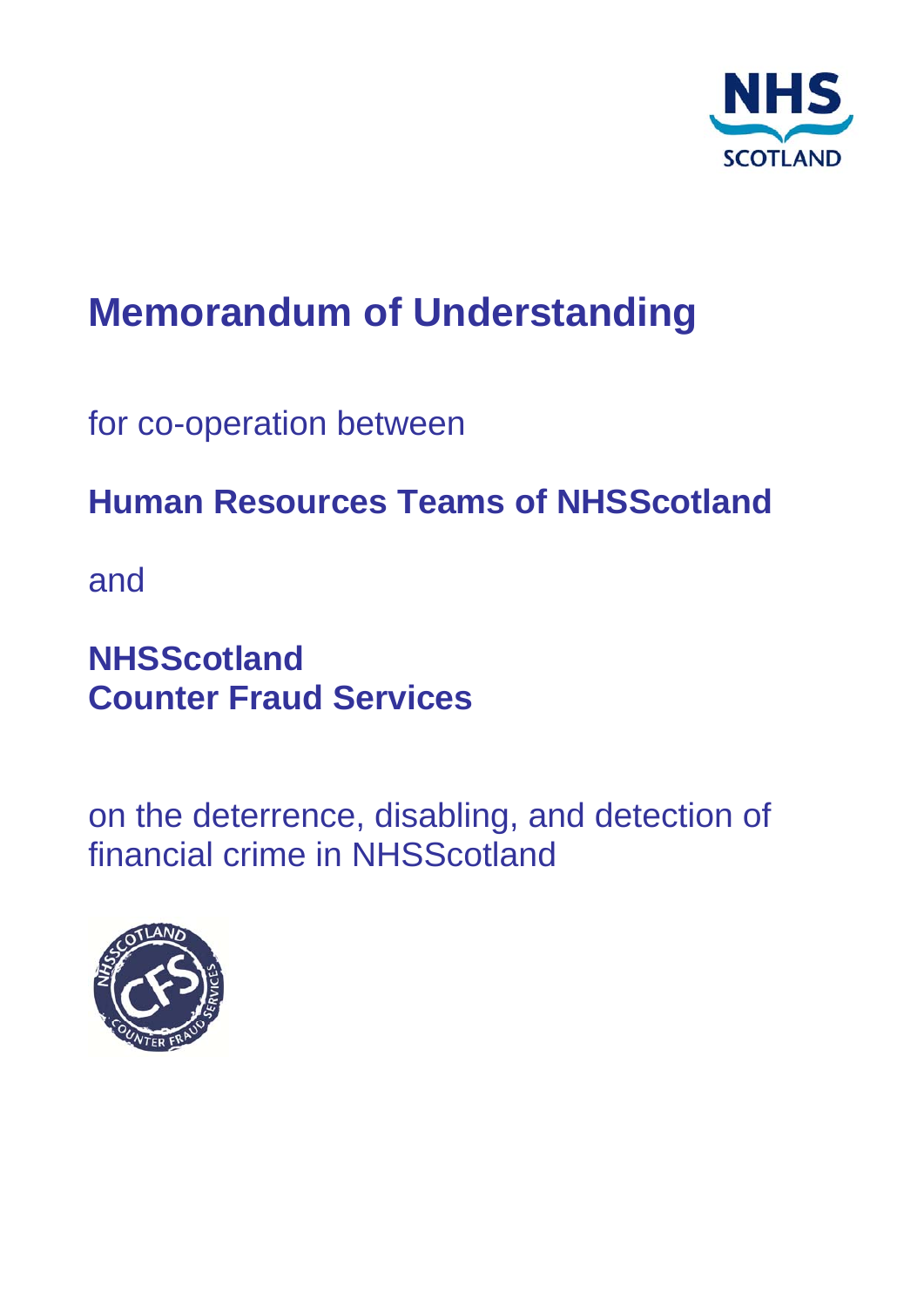# **Contents**

| The purpose                                                               | 1   |
|---------------------------------------------------------------------------|-----|
| <b>Introduction</b>                                                       | 2   |
| The parties                                                               | 3   |
| NHSScotland Human Resources Teams                                         | 3.1 |
| <b>NHSScotland Counter Fraud Services</b>                                 | 3.2 |
| Definition of financial crime and of Audit Scotland's role                | 4   |
| The role of external auditors                                             | 5   |
| Auditor's right to require information                                    | 6   |
| Responsibility of NHS bodies to deter, disable and detect financial crime |     |
| Agreed procedures between NHSScotland Human Resources Teams and CFS       | 8   |
| <b>HR</b> Teams                                                           | 8.1 |
| <b>CFS</b>                                                                | 8.2 |
| Review of this memorandum                                                 | 9   |
| <b>Contact points</b>                                                     | 10  |

# **ANNEX**

| <b>Introduction</b>                                                      | 1   |
|--------------------------------------------------------------------------|-----|
| <b>Flowcharts</b>                                                        | 1.1 |
| Employee makes an allegation of financial crime against another employee |     |
| Clinical governance patient and staff safety                             | 2.5 |
| Theft                                                                    | 2.6 |
| Fraud Liaison Officer notified                                           | 2.7 |
| No action should be taken which may alert the subject employee           | 2.8 |
| Financial crime allegation initial referral meeting                      | 2.9 |
| CFS may require to undertake initial enquiries                           |     |
| Subject employee must not be informed                                    | 3.3 |
| NHS Body internal investigation appropriate                              |     |
| <b>CFS criminal investigation appropriate</b>                            |     |
| No action initiated under the PIN Management of Employee Conduct Policy  | 5.2 |
| CFS/HR lead                                                              | 5.3 |
| Initial case meeting                                                     | 5.4 |
| CFS Investigator is responsible for leading the criminal investigation   | 5.5 |
| CFS and NHS Body concurrent investigations                               | 5.6 |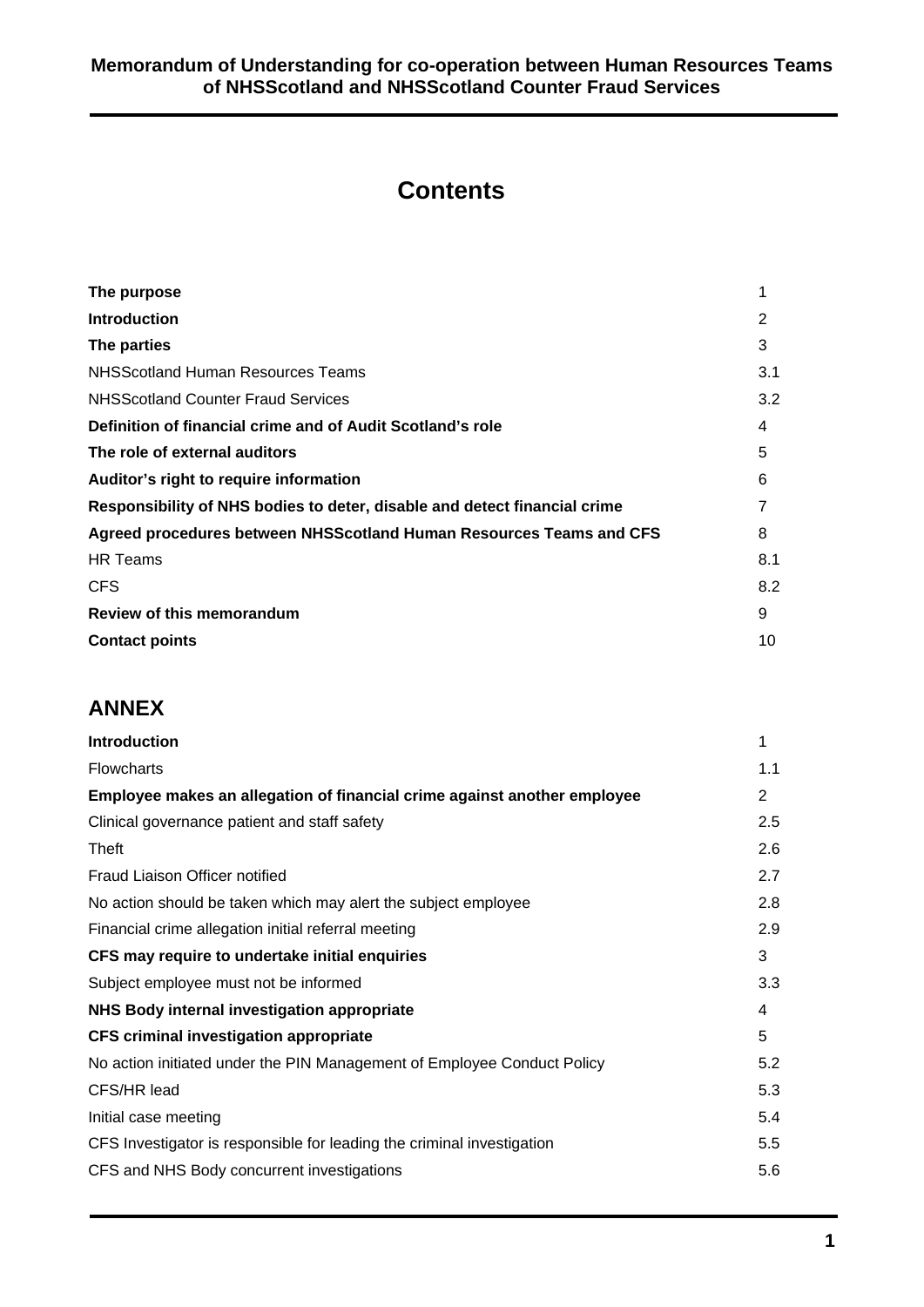| NHS Body internal investigation not initiated at the outset and employee suspect not informed | 5.7            |  |
|-----------------------------------------------------------------------------------------------|----------------|--|
| Subject employee has access to potential evidence                                             |                |  |
| Subject employee notified                                                                     | 5.9            |  |
| Suspension of subject employee                                                                | 5.10           |  |
| CFS investigation priority                                                                    | 5.11           |  |
| CFS timetable forwarded to FLO/HR lead                                                        | 5.12           |  |
| NHS employees to attend CFS witness interviews                                                | 5.13           |  |
| CFS witness statements used in criminal, disciplinary and civil recovery cases                | 5.14           |  |
| Sufficient evidence to interview subject employee                                             | 5.15           |  |
| <b>Advance Warning Notice</b>                                                                 | 5.16           |  |
| Subject employee unwilling to attend interview on a voluntary basis                           | 5.17           |  |
| Subject employee interviewed under caution on tape                                            | 5.18           |  |
| Insufficient evidence to interview subject employee                                           | 5.19           |  |
| Sufficient evidence to report the matter to the COPFS                                         | 5.20           |  |
| Case risk assessed to consider whether an internal investigation should commence              | 5.21           |  |
| Internal investigation should commence                                                        | 5.22           |  |
| Internal investigation should not commence                                                    | 5.23           |  |
| CFS will prepare a Standard Prosecution Report to the COPFS                                   | 5.24           |  |
| Insufficient evidence to report the matter to the COPFS                                       | 5.25           |  |
| <b>COPFS initiate criminal proceedings</b>                                                    | 6              |  |
| Accused person to appear in court                                                             | 6.1            |  |
| Accused person to appear in court for trial/sentencing                                        | 6.2            |  |
| Proactive publicity                                                                           | 6.3            |  |
| Outcome of criminal proceedings                                                               | 6.4            |  |
| COPFS decide not to initiate criminal proceedings                                             | $\overline{7}$ |  |
| Other sanctions appropriate                                                                   |                |  |

# **APPENDICES**

| Annex A - Appendix A - | Procedures for dealing with allegations of financial crime<br>against employees - Flowcharts                      |  |
|------------------------|-------------------------------------------------------------------------------------------------------------------|--|
| Annex A - Appendix B - | Procedures for dealing with allegations of financial crime<br>against employees - Investigatory Meeting Letter    |  |
| Annex A - Appendix C - | Procedures for dealing with allegations of financial crime<br>against employees - Witness Letter                  |  |
| Annex A - Appendix D - | Procedures for dealing with allegations of financial crime<br>against employees - Suspect Interview Letter        |  |
| Annex A - Appendix E - | Procedures for dealing with allegations of financial crime<br>against employees - SGHD Letter Proactive Publicity |  |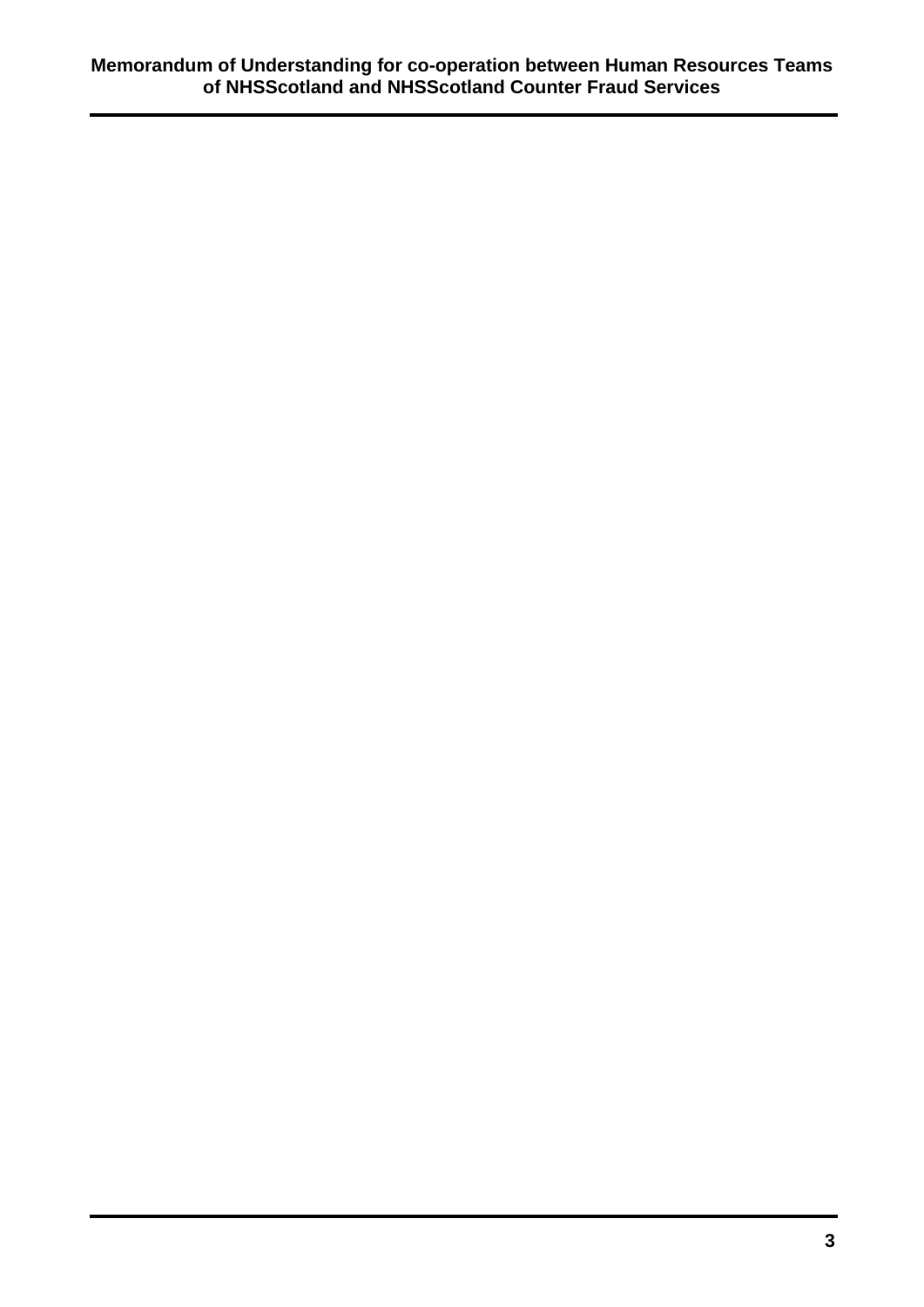# **1. The purpose**

- 1.1 It is recognised that the majority of National Health Service Scotland (NHSScotland) employees are not, or never will be involved in an alleged fraud. However there needs to be a framework to deal with these matters if and when they do arise.
- 1.2 The purpose of this memorandum is to set out an agreed framework for the co-operation and collaboration of the parties on the deterrence, disabling, detection and dealing with fraud and other irregularities in NHSScotland.
- 1.3 This document is not a binding agreement or contract. It is a statement of intent designed to promote working together and support the development of detailed working arrangements which are clear to both parties.

# **2. Introduction**

- 2.1 It is recognised that fraud, forgery and uttering, embezzlement, theft, bribery and corruption or other irregularities (hereafter collectively referred to as "financial crime") in the NHSScotland are unacceptable. Every financial crime committed which involves NHS funds, diverts resources from its intended purpose that of patient care.
- 2.2 Financial crime in the NHS takes many forms. It can often be of low value but of high volume, but may sometimes be a high value one-off event. It can either be opportunistic or well planned and can be perpetrated by skilled clinical professionals. Financial crime involves the minority of those working or using the NHS in each area of its activity. This includes primary care contractors (dentists, doctors, opticians and pharmacists), outside suppliers as well as NHSScotland employees and professionals.
- 2.3 In an organisation with a budget of around £11 billion, even a small percentage lost through financial crime represents a very substantial figure.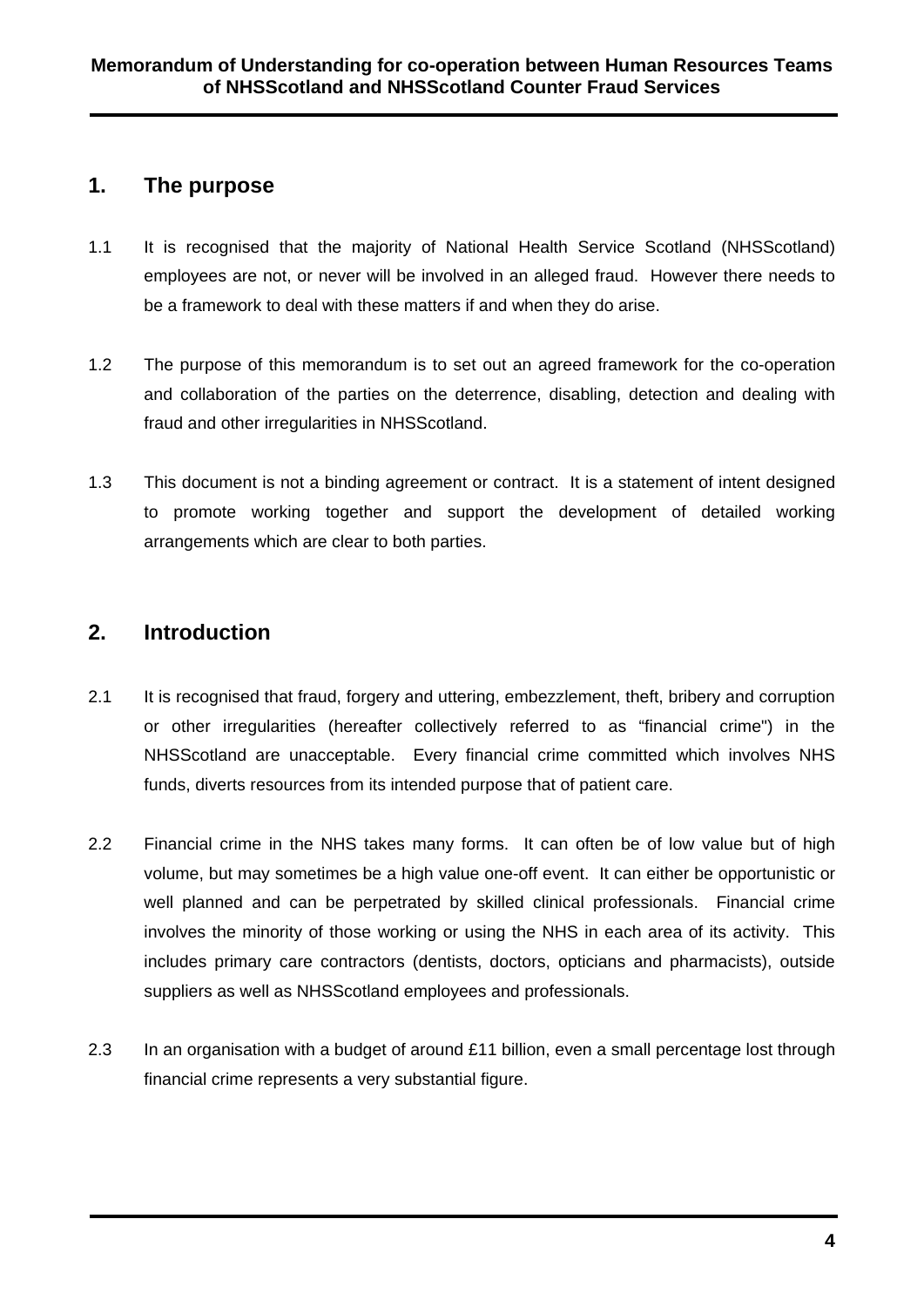- 2.4 This document recognises that the Scottish Partnership Forum (SPF) is committed to working to reduce the impact of financial crime against NHSScotland. Staff organisations who are members of the SPF are:
	- □ Community and District Nursing Association
	- u Unite
	- □ Transport and General Workers Union
	- Royal College of Nursing
	- o Unison
	- British Medical Association
	- GMB
	- □ Chartered Society of Physiotherapy
	- Royal College of Midwives
	- □ Society of Radiographers
- 2.5 In addition to this the following professional organisations have signed counter fraud charters with NHSScotland Counter Fraud Services committing their members to working to reduce the impact of financial crime against NHSScotland:
	- □ British Medical Association
	- British Dental Association
	- **D** Optometry Scotland
	- □ Royal College of Nursing
	- Royal Pharmaceutical Society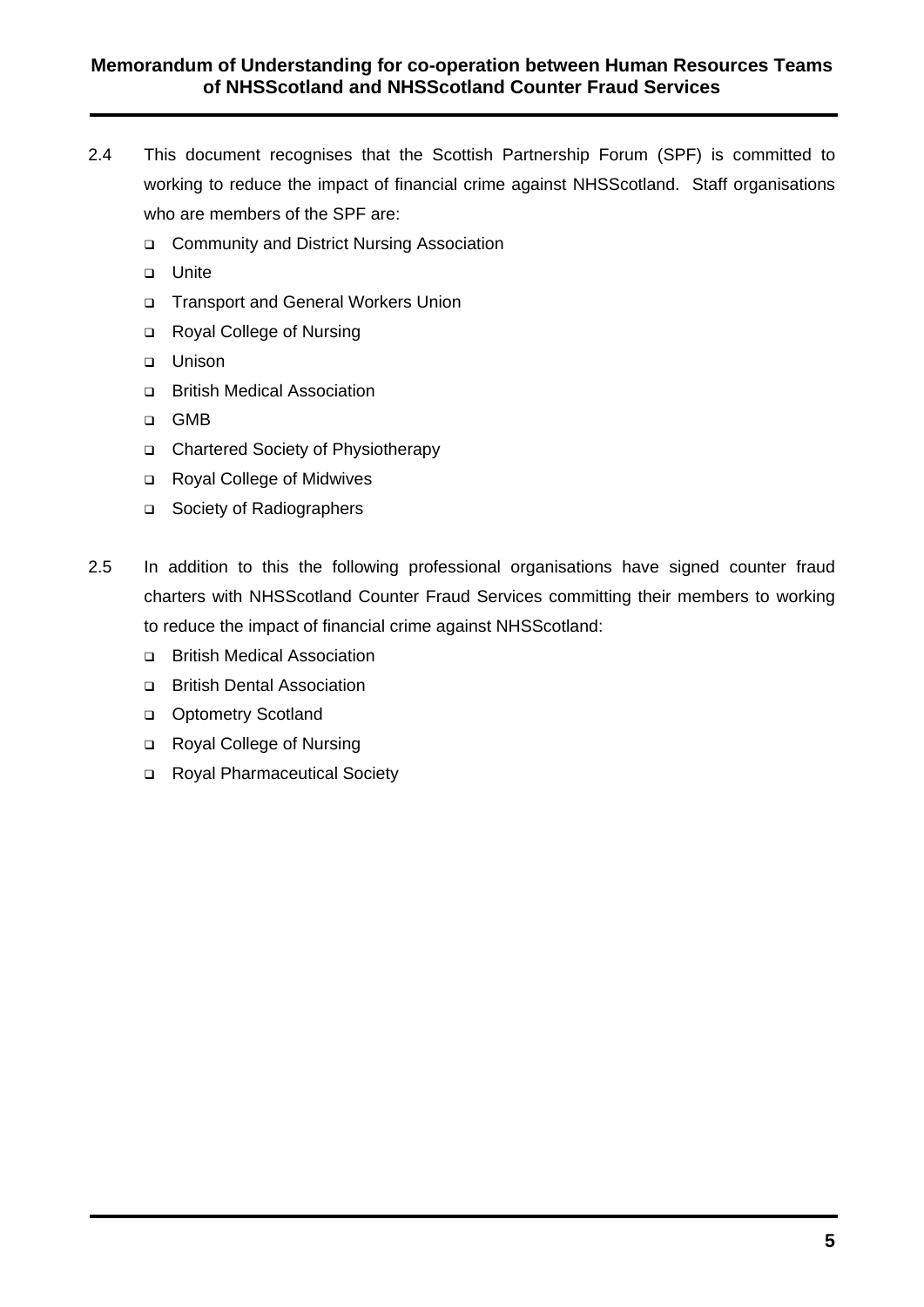# **3. The parties**

#### *3.1 NHSScotland Human Resources Teams*

- 3.1.1 Human Resources staff employed within NHS Scotland provide both a strategic and operational advisory service to managers within the service. This role encompasses a broad range of HR activity such as Workforce Planning and Development, Pay Modernisation, Partnership and Employee Relations. As a result of this role it is inevitable that HR staff will become involved in dealing with allegations of financial crime with the need to support managers and liaise with employees and staff representatives to investigate and deal with such issues in an appropriate manner. This will include taking cognizance of current employment law, PIN guidelines and relevant HR policies such as the Management of Employee Conduct.
- 3.1.2 It will also be necessary to take into account the provisions of the Partnership Agreement which was signed by all NHS Boards, NHS National Services Scotland and all Special Health Boards (hereafter referred to as "NHS Body/Bodies") with NHSScotland Counter Fraud Services in 2009.

#### *3.2 NHSScotland Counter Fraud Services*

- 3.2.1 The NHSScotland Counter Fraud Services (CFS) is dedicated to the deterrence, disabling, detection and dealing with financial crime within and against NHSScotland. This is based on the CFS 4 D strategy which is outlined below:
	- **Deter** By raising awareness of the impact of fraud and of the sanctions applied to those who commit such offences against NHSScotland.
	- **Disable** By improving NHSScotland's long-term capability to prevent fraud
	- **Detect** By improving sharing knowledge and intelligence about fraud, enhanced data mining and a proactive approach to countering fraud.
	- **Deal with** By investigating the most serious and harmful threats and seeking to apply all relevant sanctions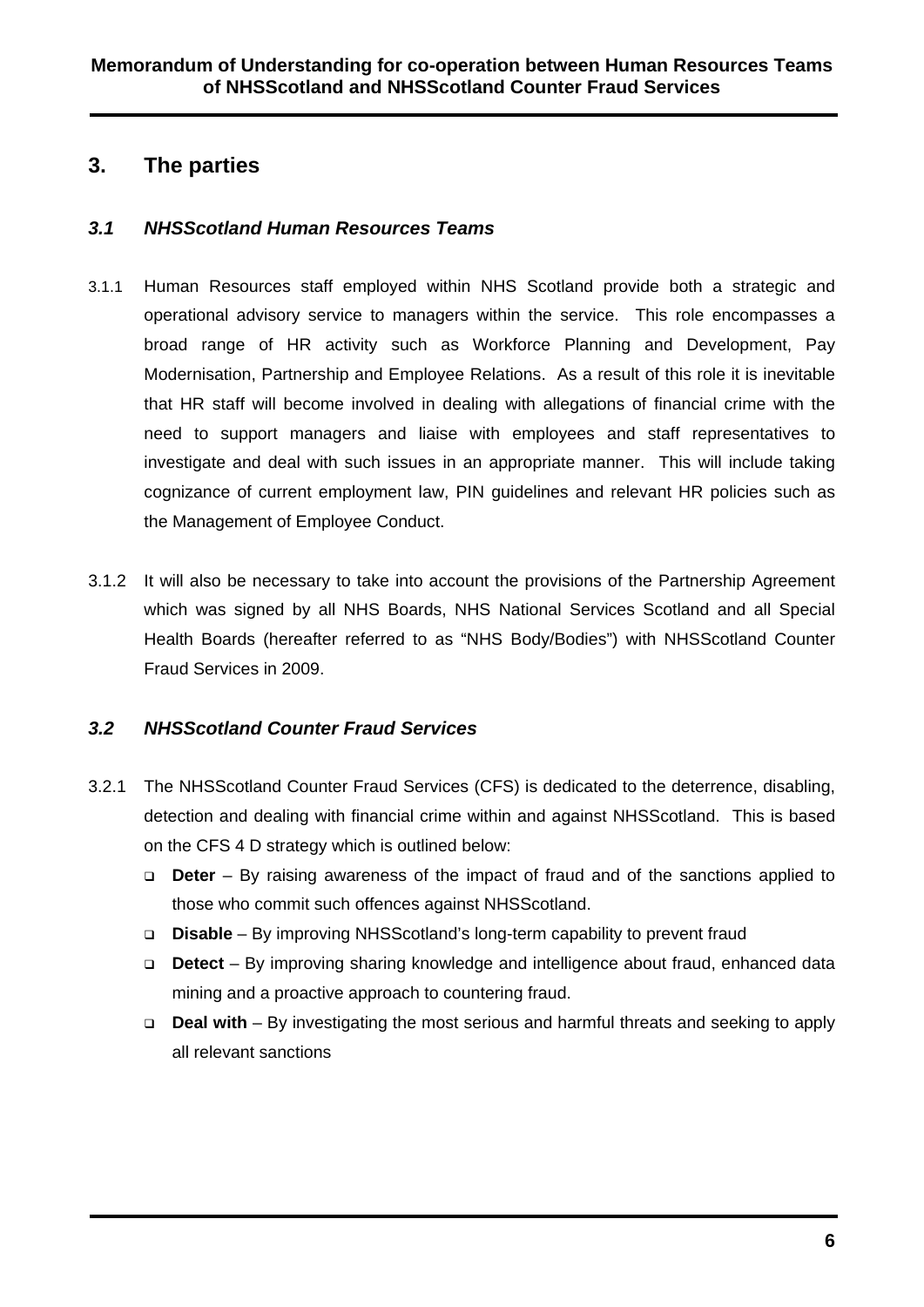- 3.2.2 One of the reasons Scottish Ministers set up CFS was to enable investigators trained in NHS-related financial crime to investigate NHS financial crime in place of the police, thus freeing up valuable police time. This is the reason for establishing a Memorandum of Understanding between the CFS and the Association of Chief Police Officers Scotland, which gives clear recognition that it is CFS, and not the police that will deal with NHS financial crime.
- 3.2.3 CFS has the status of a Specialist Reporting Agency, acting on behalf of the Lord Advocate. This means that CFS is empowered to report NHS financial crime cases directly to the Crown Office and Procurator Fiscal Service (COPFS) without necessarily involving the police.
- 3.2.4 CFS exists to contribute to the improvement of health and healthcare in Scotland, by providing the best possible counter fraud service to NHSScotland through the provision of a professionally accredited team proactively seeking out financial crime and undertaking criminal investigations in a nationally consistent and accountable manner. As part of its remit, CFS will promote an anti-fraud culture within the Service to change the perception of NHS financial crime as a victimless crime, thereby reducing the losses to NHSScotland.
- 3.2.5 CFS provides a comprehensive counter fraud service to deliver:
	- proactive deterrence, disabling and detection of financial crime against NHSScotland
	- full and fair criminal investigations into alleged financial crime by patients, staff, contractors or suppliers
	- open access to those wishing to report financial crime
	- □ surveillance and covert human intelligence source management under the Regulation of Investigatory Powers (Scotland) Act 2000 (RIP(S)A)
	- provision of specialist advice to assist in the formulation of counter fraud policy and regulations
	- publicity campaigns directed to both educating patients and staff and to deterring those intent on defrauding the NHSScotland
	- the recovery of resources criminally or wrongfully obtained from NHSScotland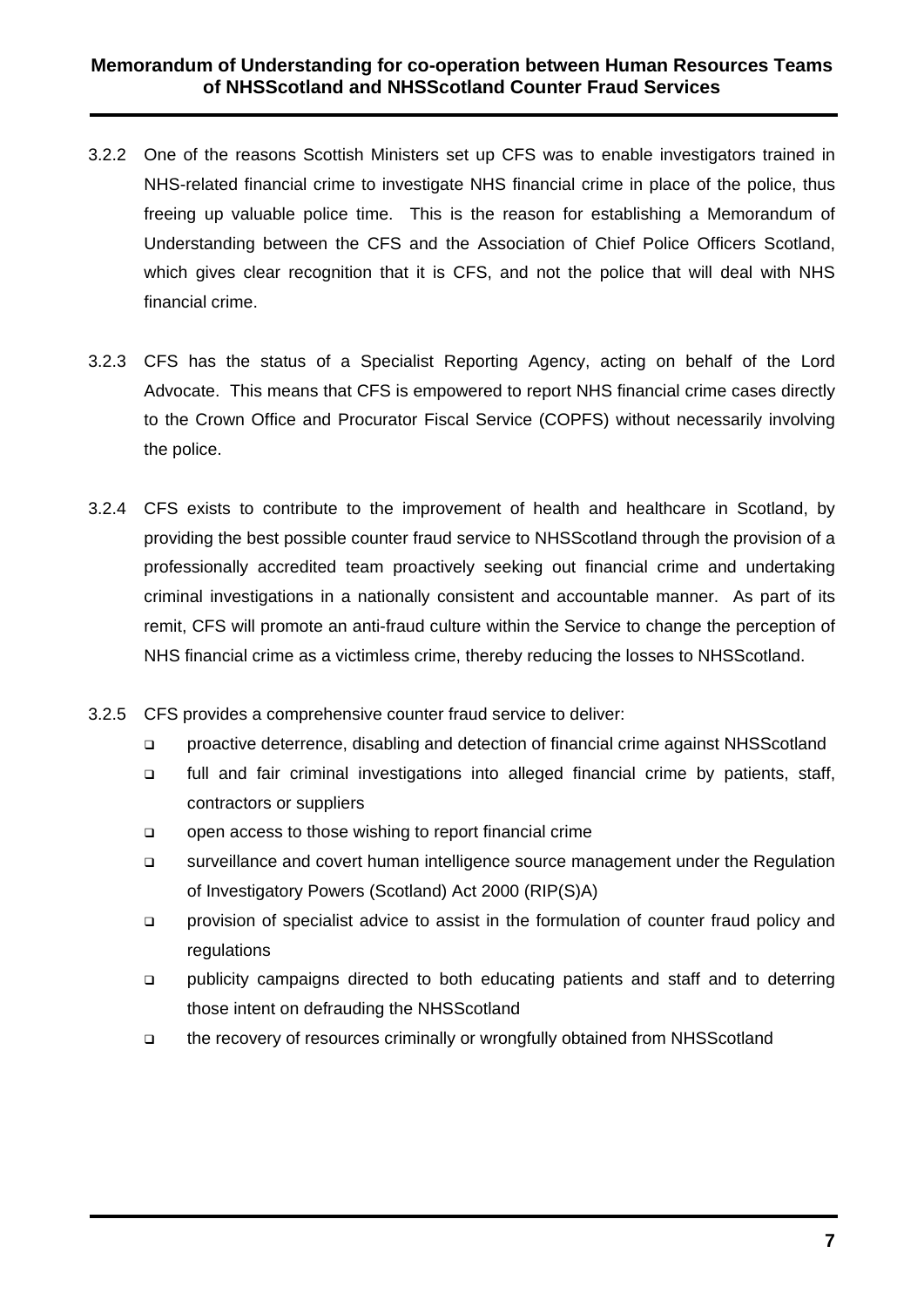- 3.2.6 The remit of CFS is to investigate to the standards required by the COPFS meaning that:
	- the standard of proof is "beyond reasonable doubt" and not "the balance of probabilities" as in civil or disciplinary cases
	- each piece of evidence has to be proved (e.g. a statement will be required from the payroll manager to the effect that the employee was actually paid) with matters such as forensic and/or handwriting analysis and Data Protection Act requests taken into account.
	- In any trial under Scots law, before a person can be convicted of a criminal offence there must be corroborated evidence to prove two essential facts:- firstly, that an offence was committed and secondly, that it was committed by the accused. The burden of proving these is on the Crown.
	- □ To prove the guilt of an accused the prosecution must satisfy the court, beyond reasonable doubt, that:
		- $\Rightarrow$  A crime has been committed
		- $\Rightarrow$  The charge is relevant to the crime
		- $\Rightarrow$  The evidence is competent (i.e. admissible)
		- $\Rightarrow$  There is sufficient evidence to prove the case
		- $\Rightarrow$  The accused has been identified as the person who committed the crime
	- $\Box$  If the prosecution is lacking in any of these points the prosecution case will fail
- 3.2.7 CFS, like the police and other specialist reporting agencies, has no control over timescales for cases to be heard at court.
- 3.2.8 Occasionally it may be necessary to search desks, pedestals, and lockers etc, which have been allocated to members of staff and there is the potential for HR staff to be involved in this process. The guidance given by the COPFS is that in normal circumstances the written authority of a relevant person e.g. Chief Executive, Director of Finance or nominated deputy would be sufficient to allow workspaces to be searched. However, in certain cases it might be appropriate to seek a search warrant. In circumstances where a search warrant has been deemed inappropriate, CFS' policy is to obtain the written authority of a relevant person as described above.
- 3.2.9 If it is deemed necessary and proportionate to search desks, pedestals, lockers etc and the required written authority obtained, the search will normally be carried out by two CFS investigators in the presence of the member of staff concerned, a manager and a Staff Side representative provided this does not delay or prejudice the investigation.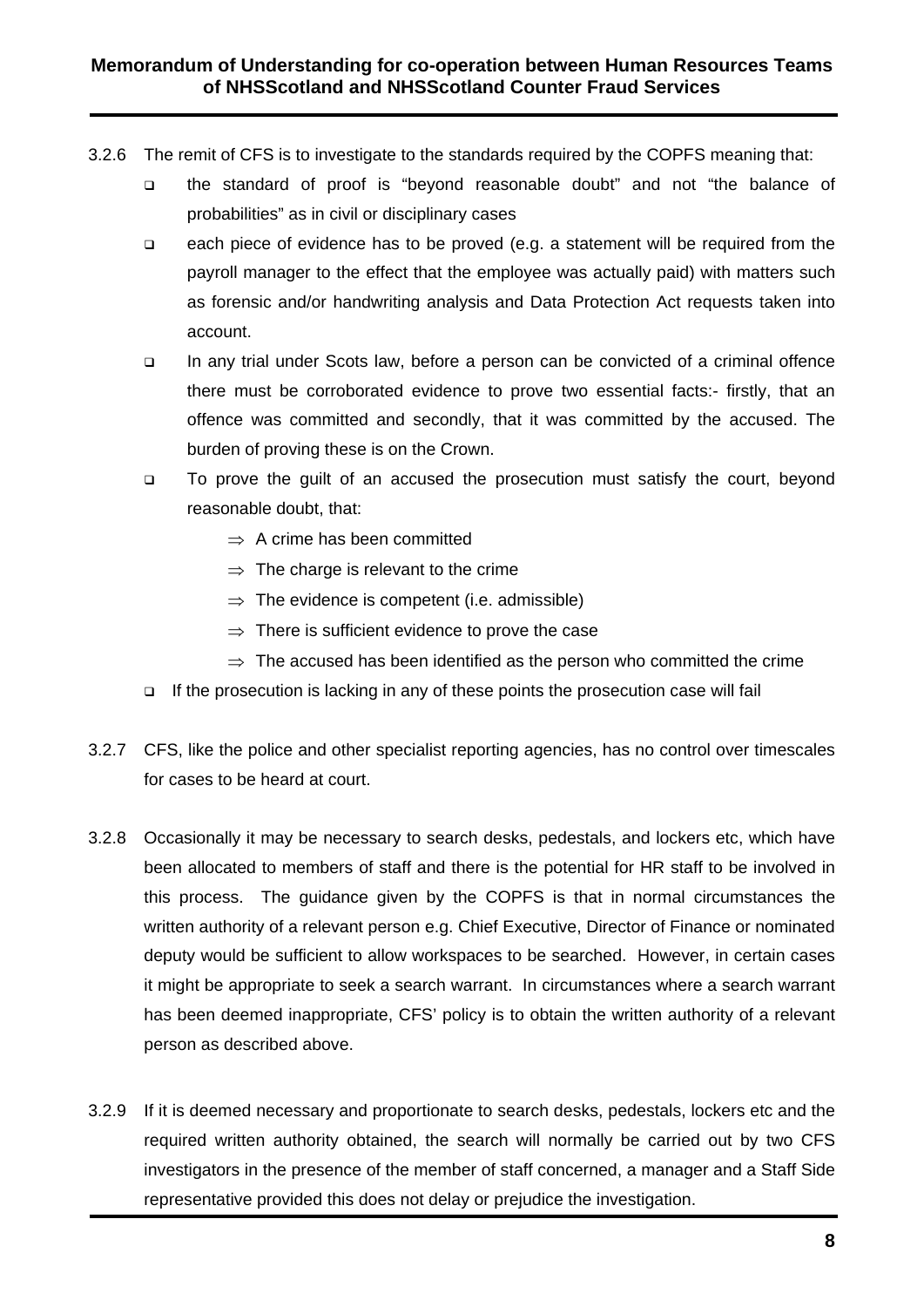3.2.10 If in exceptional circumstances it is not possible to include the employee concerned, the search will be carried out in the presence of witnesses. These may be the employee's line manager, another appropriate manager and a Staff Side representative, again, provided this does not delay or prejudice the investigation.

# **4. Definition of financial crime and of Audit Scotland's role**

- 4.1 For the purposes of this memorandum, financial crime refers to cases of suspected fraudulent activity identified in NHS Bodies involving fraud, forgery and uttering, embezzlement, theft, bribery and corruption or other irregularities. Depending on the nature of business and the products or services provided, members of staff may have many opportunities to commit financial crime. There are numerous types of financial crime that can be perpetrated by staff against their employer and some examples are given below.
	- **Dishonest action by staff to obtain a benefit** e.g. working for secondary employer whilst on sick leave, false expenses, false overtime, embezzlement of cash or goods and procurement fraud.
	- **Account fraud** e.g. fraudulent account transfer to employee account, fraudulent account transfer to third party account and fraudulent account withdrawal.
	- **Employment application fraud** e.g. false qualifications, false references or use of false identity.
	- **Unlawfully obtaining or disclosure of personal data** e.g. fraudulent use of customer/payroll data, modification of customer payment instructions and contravention of IT security policy with intent to facilitate the commission of a criminal offence.
	- **Unlawfully obtaining or disclosure of commercial data** e.g. contravention of IT security policy with intent to facilitate the commission of a criminal offence.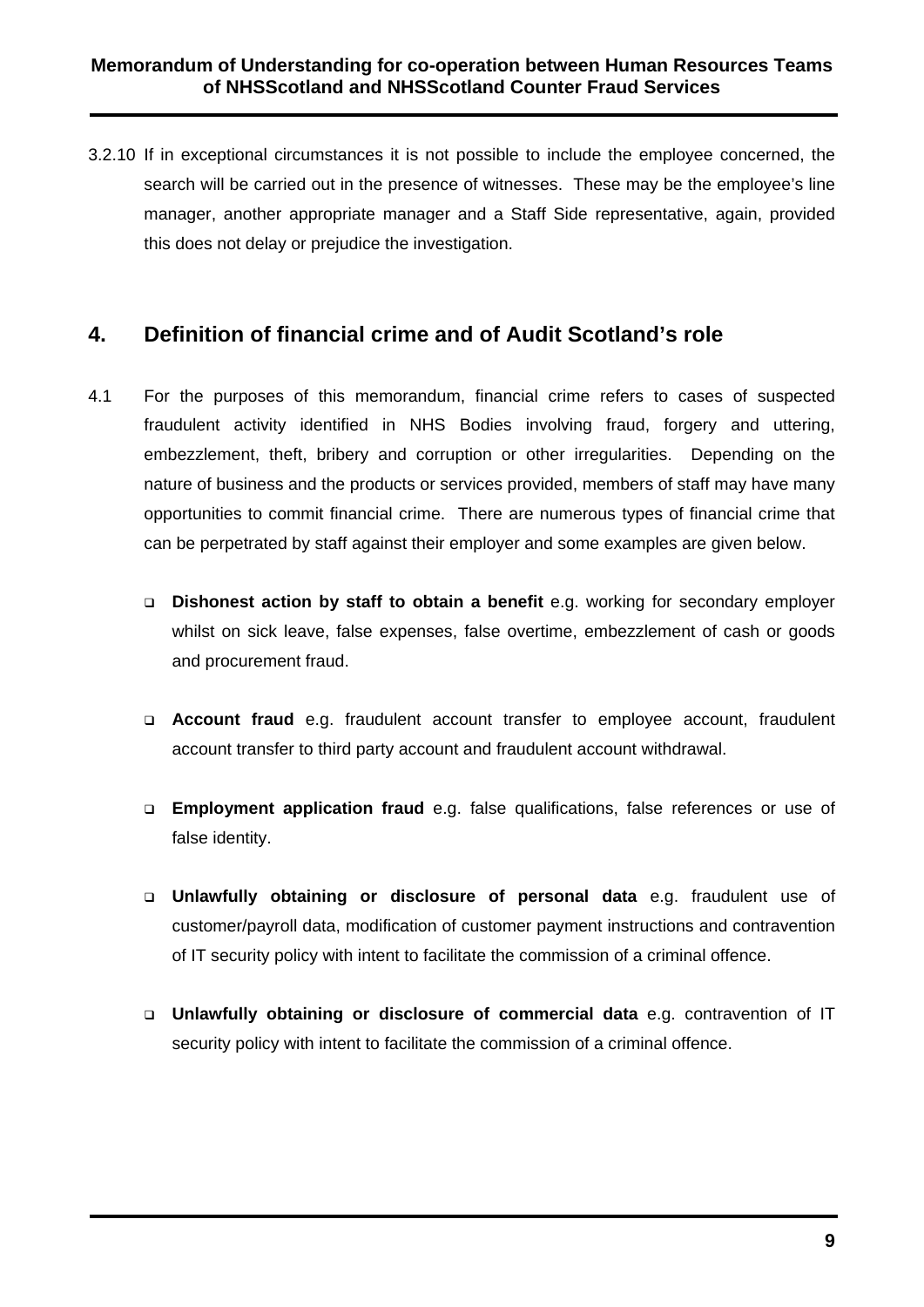- 4.2 It is not necessary for the police, or indeed CFS, to have been involved or for financial crimes to have been proved in a court of law, for Audit Scotland to require cases to be reported by NHS Bodies to their external auditor and for auditors to report them to Audit Scotland. Audit Scotland is interested in preventing failures in systems of control in audited bodies that have led to a loss to the public purse, rather than restricting its analysis to cases that have been successfully prosecuted in a court of law.
- 4.3 Scottish Government Health Directorates (SGHD) has agreed a revised system of reporting financial crimes by NHS Bodies. CFS will be responsible for collating all information on financial crimes regardless of whether they are dealt with criminally or through the disciplinary process. In respect of disciplinary cases, this notification may be summary in nature so as not to identify the actual level of disciplinary sanction taken against the individual employee. CFS will prepare a year end report for NHS Bodies to include in their annual accounts and this information will also satisfy Audit Scotland requirements.

### **5. The role of external auditors**

5.1 Auditors appointed to NHS Bodies in Scotland by the Auditor General are either staff of Audit Scotland or private firms and are required to conduct their audits in compliance with Audit Scotland's Code of Audit Practice (the Code). The Code recognises that audited bodies are responsible for establishing arrangements to prevent and detect financial crime, and that auditors are responsible for reviewing these arrangements and are required to plan their audits so that there is a reasonable expectation of detecting misstatements arising from financial crime that are material to the financial statements.

# **6. Auditor's right to require information**

- 6.1 Under section 24 (2) of the Public Finance and Accountability (Scotland) Act 2000, for the purposes of the audit of an account under sections 21 and 22 of that Act, the auditor is entitled to:
	- have access at all reasonable times to any document in the possession, or under the control, of a relevant person which the auditor may reasonably require
	- require from a relevant person any assistance, information or explanation which the auditor reasonably thinks necessary for those purposes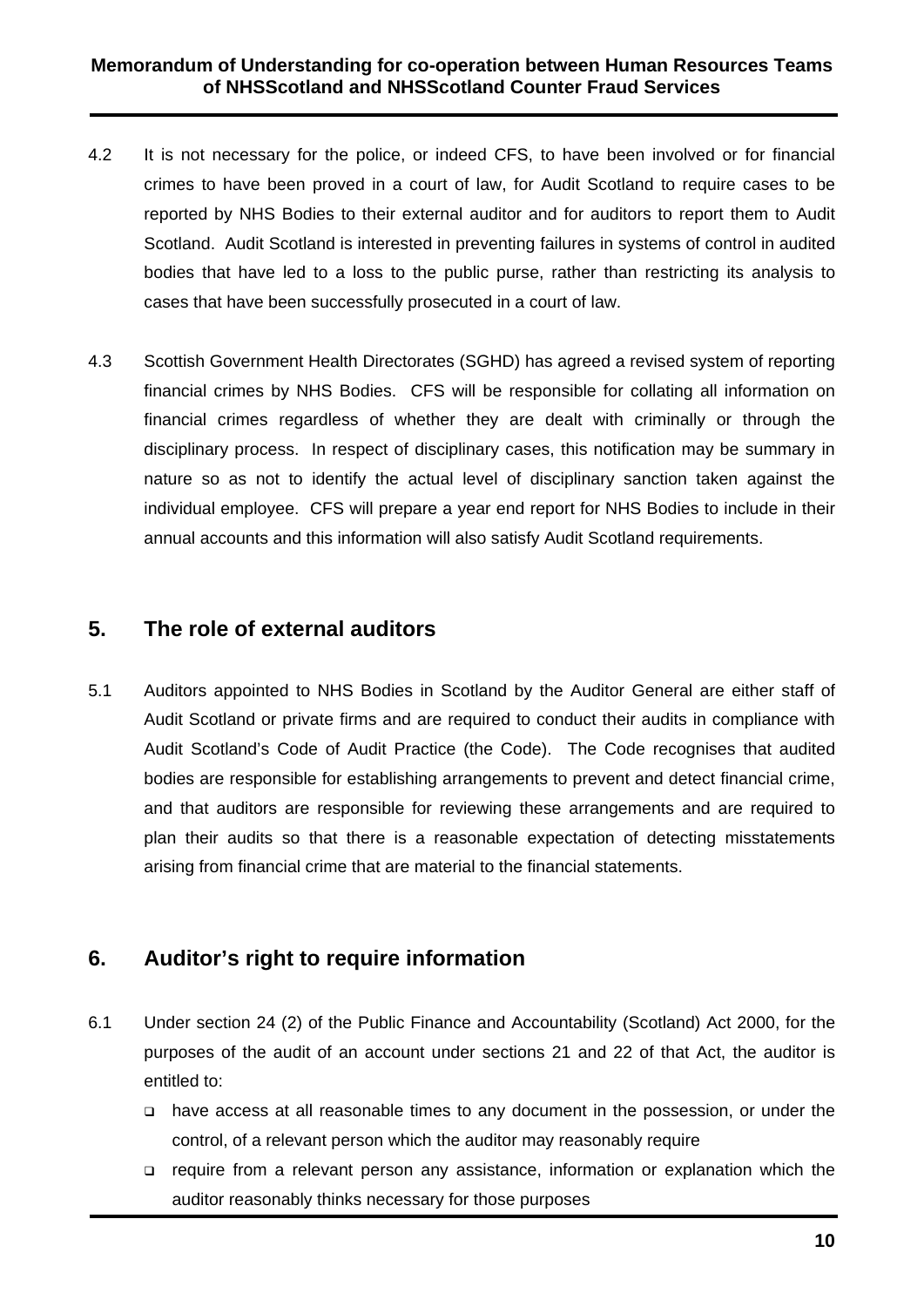6.2 Under current arrangements, appointed auditors are required to have made arrangements with their NHS Bodies to be advised of all instances of detected financial crime.

# **7. Responsibility of NHS bodies to deter, disable and detect financial crime**

- 7.1 NHS Bodies have the responsibility to establish arrangements to deter, disable and detect financial crime. Under the NHS Body/CFS Partnership Agreement ("the Agreement") NHS Bodies must refer all instances of suspected financial crime to CFS.
- 7.2 Under the terms of the Agreement, CFS will undertake all investigations which have the potential to be prosecuted criminally. NHS Bodies will undertake all cases which are agreed from the outset as being suitable for internal investigation and/or professional discipline and/or civil recovery.
- 7.3 The NHS Body and CFS may take a joint decision that it is not in the public interest to put a case forward for consideration by the COPFS. In general, this will be on the grounds of low value, or could be in the case of an employee who is being considered for rehabilitation after, for example, a drugs addiction related offence. The NHS Body and CFS may have to justify such a decision to the appointed auditor.
- 7.4 Criminal investigations undertaken by CFS may conclude in the production of a Standard Prosecution Report or a Subject Report for the procurator fiscal. The responsibility for reporting the case to the procurator fiscal remains with the Accountable Officer of the relevant NHS Body. However, during the course of the investigation it may be necessary for CFS to refer a case to the COPFS, in order to seek a warrant or production order. In such cases, the decision as to whether or not a criminal investigation of the case will proceed will effectively pass to the COPFS concerned.
- 7.5 Should it prove impossible to get sufficient evidence, CFS may take guidance from the COPFS and will keep the NHS Body informed. Based on this advice, where the NHS Body and CFS jointly decide that it is not appropriate to seek a criminal prosecution, the case will not be formally reported to the COPFS.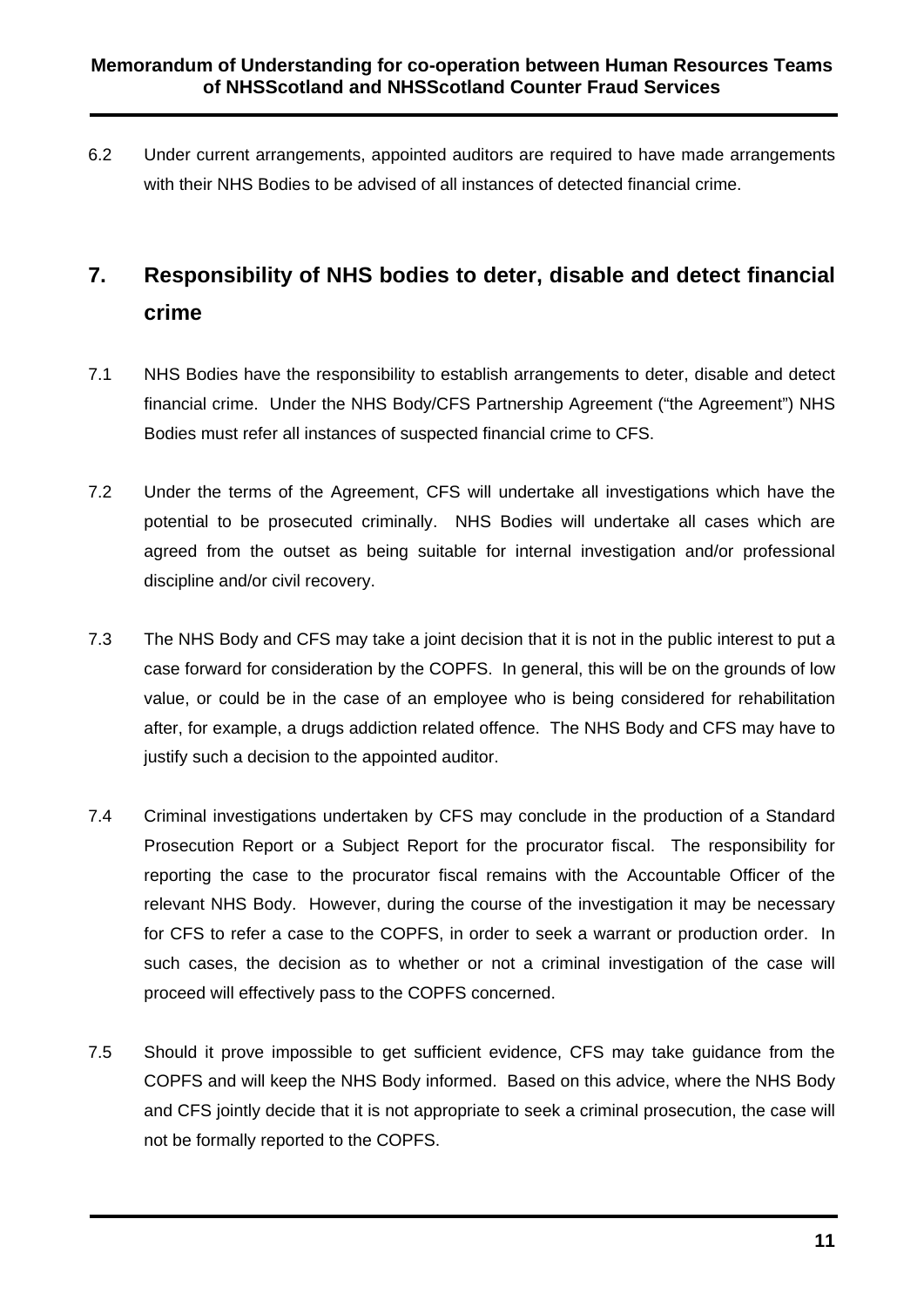- 7.6 At all stages the Accountable Officer and the FLO (and in cases involving employees, the HR lead) will be kept informed of developments on such cases, particularly those of a sensitive nature.
- 7.7 Whether or not the COPFS authorities determine that there are sufficient grounds on which to instigate criminal proceedings, it remains open to NHS Bodies to consider invoking disciplinary and other relevant procedures.
- 7.8 The results of any CFS investigation may be of considerable benefit in civil or disciplinary proceedings instigated by the NHS Body. Therefore, CFS will seek agreement from witnesses that their statements may be used for criminal, civil or disciplinary purposes. However, if the case is proceeding criminally, such statements would not be made available to the NHS Body until after the trial.
- 7.9 It is important to recognise that any internal management action must not prejudice any possible criminal proceedings. Wherever possible, CFS and NHS Body investigations will run concurrently. This will allow appropriate internal investigations to be progressed to a conclusion prior to the outcome of a more detailed criminal investigation. This recognises the need for the NHS Body to bring matters to a conclusion within a reasonable timescale and avoid unnecessary and lengthy suspensions of staff or other arrangements being in place which may be contrary to best practice and also the effective use of public monies. This agreement is with the caveat that clear and regular communication between CFS and the NHS Body is developed and maintained to ensure that the integrity of evidence is preserved. It is essential that both investigations remain entirely separate with no disciplinary findings being introduced to the criminal case and vice versa other than CFS providing copies of any documentary evidence and a list of potential witnesses including a synopsis of their evidence. In accordance with current practice NHS Bodies may, where appropriate, seek Central Legal Office advice in relation to proceeding with an internal disciplinary hearing whilst the criminal case is progressing.
- 7.10 Flowcharts outlining the possible sanctions routes are provided within Annex A at Appendix A.
- 7.11 CFS may decide to review all employee communications (witness interview request letters etc) with the relevant HR Lead with a view to ensuring that they can be clearly understood by recipients. This is likely to involve an explanation to the employee and their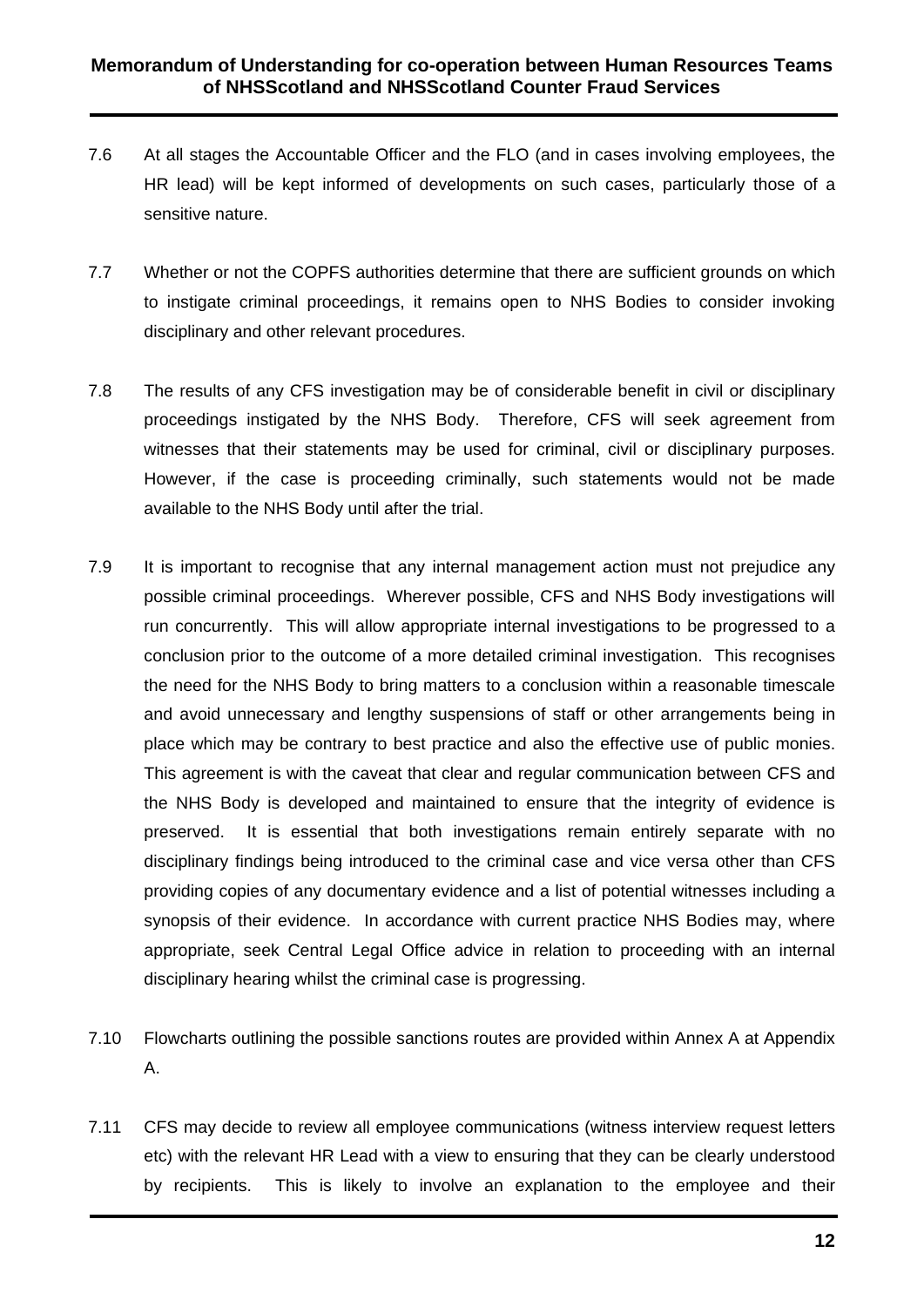representative of the reasons why CFS investigations are so different from disciplinary investigations. An explanatory leaflet is available for any employees affected by an allegation of financial crime.

- 7.12 CFS will work with HR and staff representatives on learning and development in respect of financial crime awareness and the implications of reporting financial crime by an employee. This includes operational scenario planning and may be delivered in DVD format for easy dissemination.
- 7.13 HR Directors will, in the event of receiving information potentially relating to financial crime under their Bodies Public Interest Disclosure policy, ensure that this is passed via the FLO to CFS.

# **8. Agreed procedures between NHSScotland Human Resources Teams and CFS**

#### *8.1 HR Teams*

- 8.1.1 HR Directors will consider:
	- issuing a copy the MoU to all their HR staff or alternatively a copy of the guidance (see Annex A) on how to treat allegations of financial crime against an employee
	- providing training and assistance to departmental managers on how to treat allegations of financial crime against an employee within available resources and under their training priorities.
- 8.1.2 HR Directors will:
	- ensure that the FLO is notified immediately of any allegation in respect of financial crime
	- provide a "lead" HR person for each case to discuss it with the FLO and CFS
	- where appropriate, arrange delivery of CFS letters requesting attendance at witness interview to allow explanations to be given to facilitate the full understanding by the employee and their representative of what is involved. Alternatively CFS may advise NHS Bodies in advance that letters are being prepared in order that a similar discussion can take place at a local level involving the employee and their representative.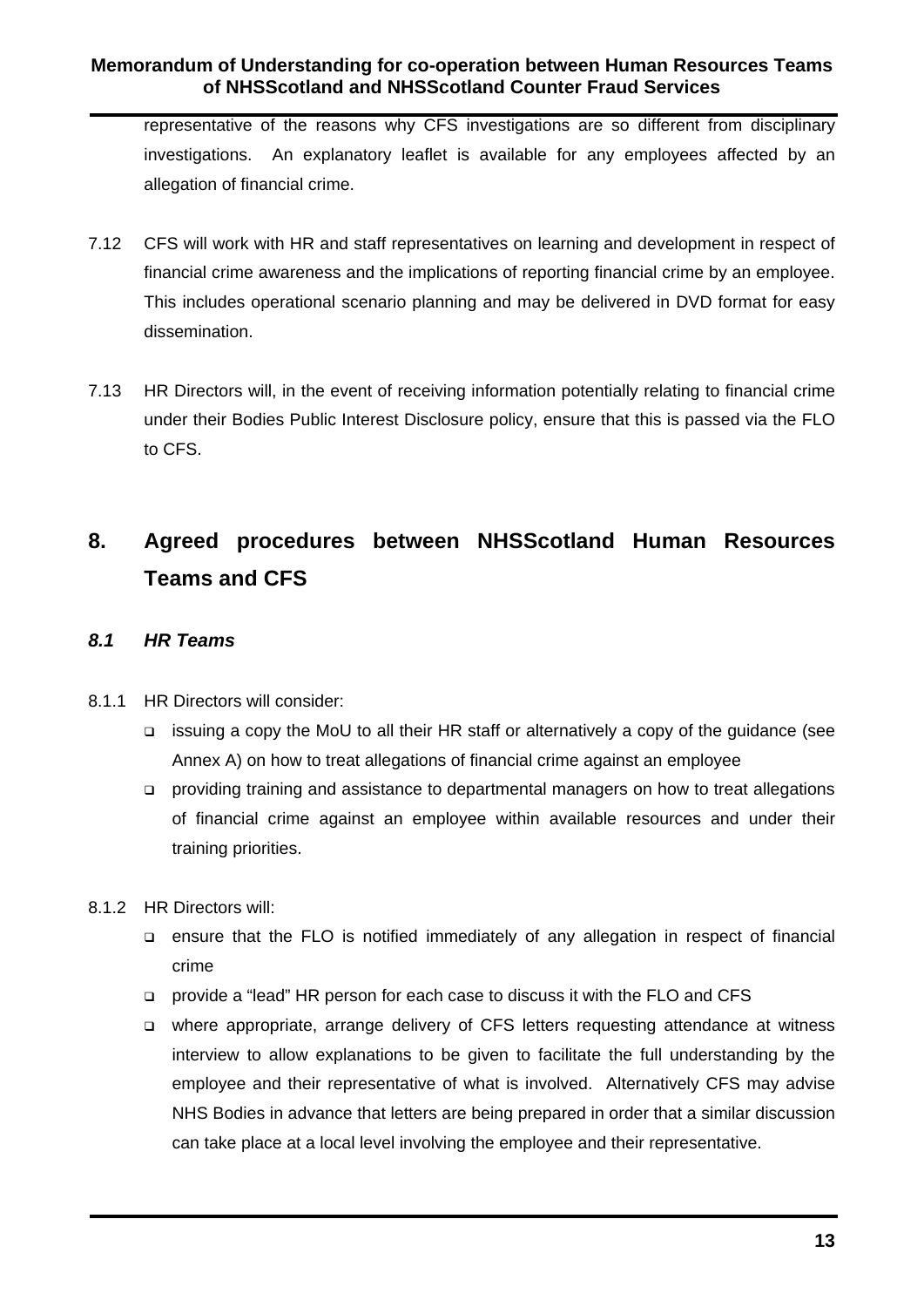- o determine in what capacity CFS staff may require to be involved in an internal disciplinary investigation or disciplinary hearing (where the matter is not being taken forward criminally).
- advise CFS of the results of any disciplinary action resulting from an internal financial crime investigation to allow CFS to report this to SGHD on behalf of each NHS Body. This notification may be summary in nature so as not to identify the actual level of disciplinary sanction taken against the individual employee (e.g. Case ref 001 - £300 fraud, employee referred to NMC and given first/final written warning)

#### *8.2 CFS*

- 8.2.1 CFS will, through the FLO, advise the HR Lead of:
	- all cases of subject employee financial crime that have been accepted for investigation
	- the draft investigation timetable, providing updates and explanations of changes as appropriate
	- where requested, deliver letters requesting employees to attend witness interviews to the HR lead for onward transmission
	- progress on cases accepted for investigation by monthly CFS progress reports
	- the results of all employee financial crime investigations undertaken on behalf of each NHS Body
- 8.2.2 CFS will also, through the FLO:
	- □ where the case is proceeding criminally, and the internal process has not commenced, make available copies of productions and lists of witnesses including a synopsis of their evidence to assist the internal investigation, after the interview under caution has taken place
	- where the criminal case is not being taken forward, hand over all witness statements and productions to the internal investigation
	- advise HR leads of court appearance dates for suspects as well as agreeing proactive publicity statements with the NHS Body concerned
	- □ send HR leads a copy of the draft of any report on employee financial crime in their individual NHS Body that it plans to publish so that accurate and consistent messages on financial crime in the NHS in Scotland can be given by both organisations
	- produce annual statistics and share these with HR Directors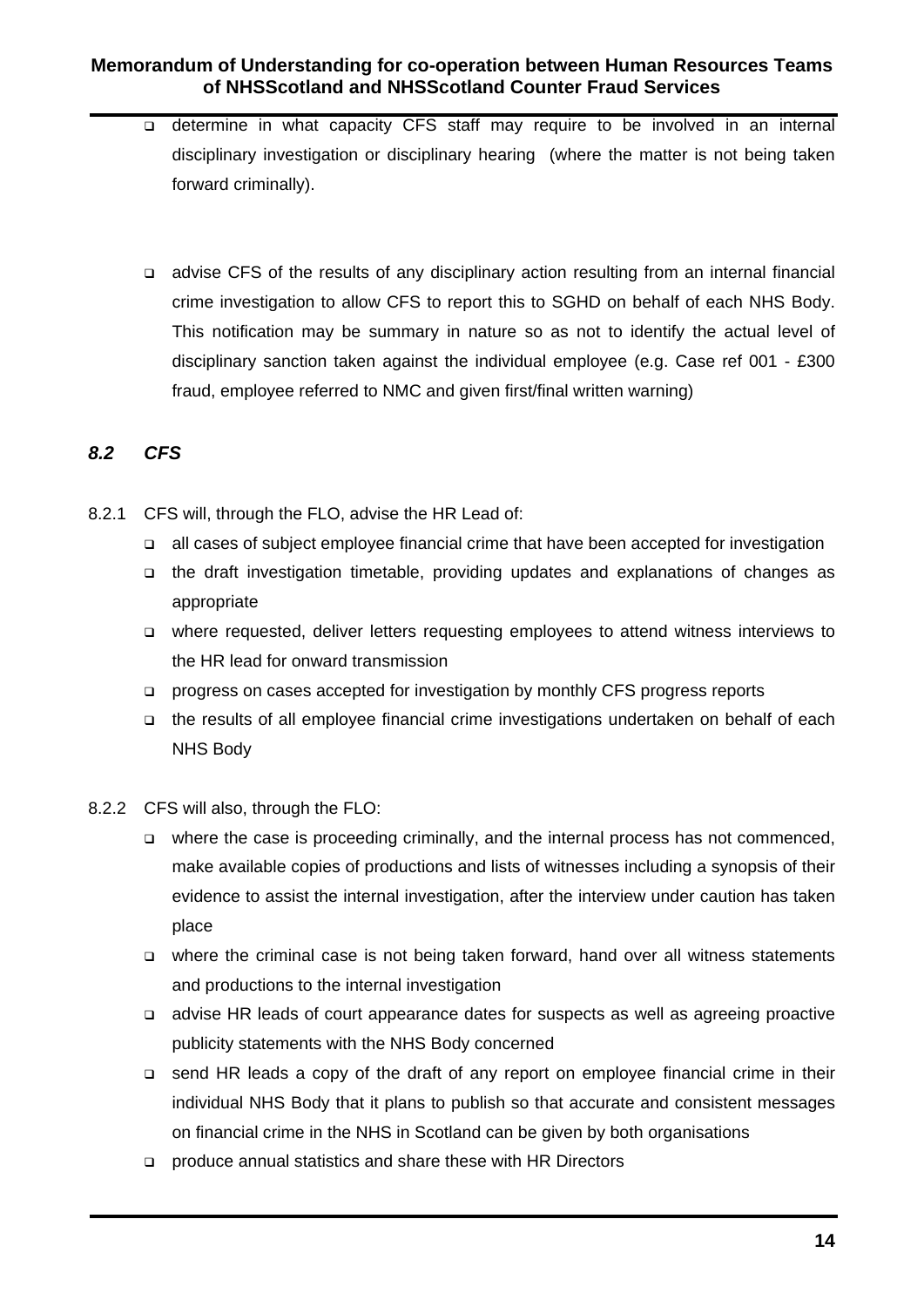# **9. Review of this memorandum**

9.1 HR Directors and CFS agree to review this memorandum, and monitor compliance with it, on a two yearly basis.

# **10. Contact points**

10. HR Directors and CFS agree to communicate regularly, at first instance through Lindsey Ferries for HR Directors and Peter MacIntyre for CFS.

\_\_\_\_\_\_\_\_\_\_\_\_\_\_\_\_\_\_\_\_\_\_\_\_\_\_\_ \_\_\_\_\_\_\_\_\_\_\_\_\_\_\_\_\_\_\_\_\_\_\_\_\_\_\_

Helen Hatty

Signed Signed Signed Signed Signed Signed Signed Signed Signed Signed Signed Signed Signed Signed Signed Signed

Peter Mac 10g

Helen Kelly **Peter MacIntyre** Human Resource Directors NHS Scotland

Chair Director of Counter Fraud Services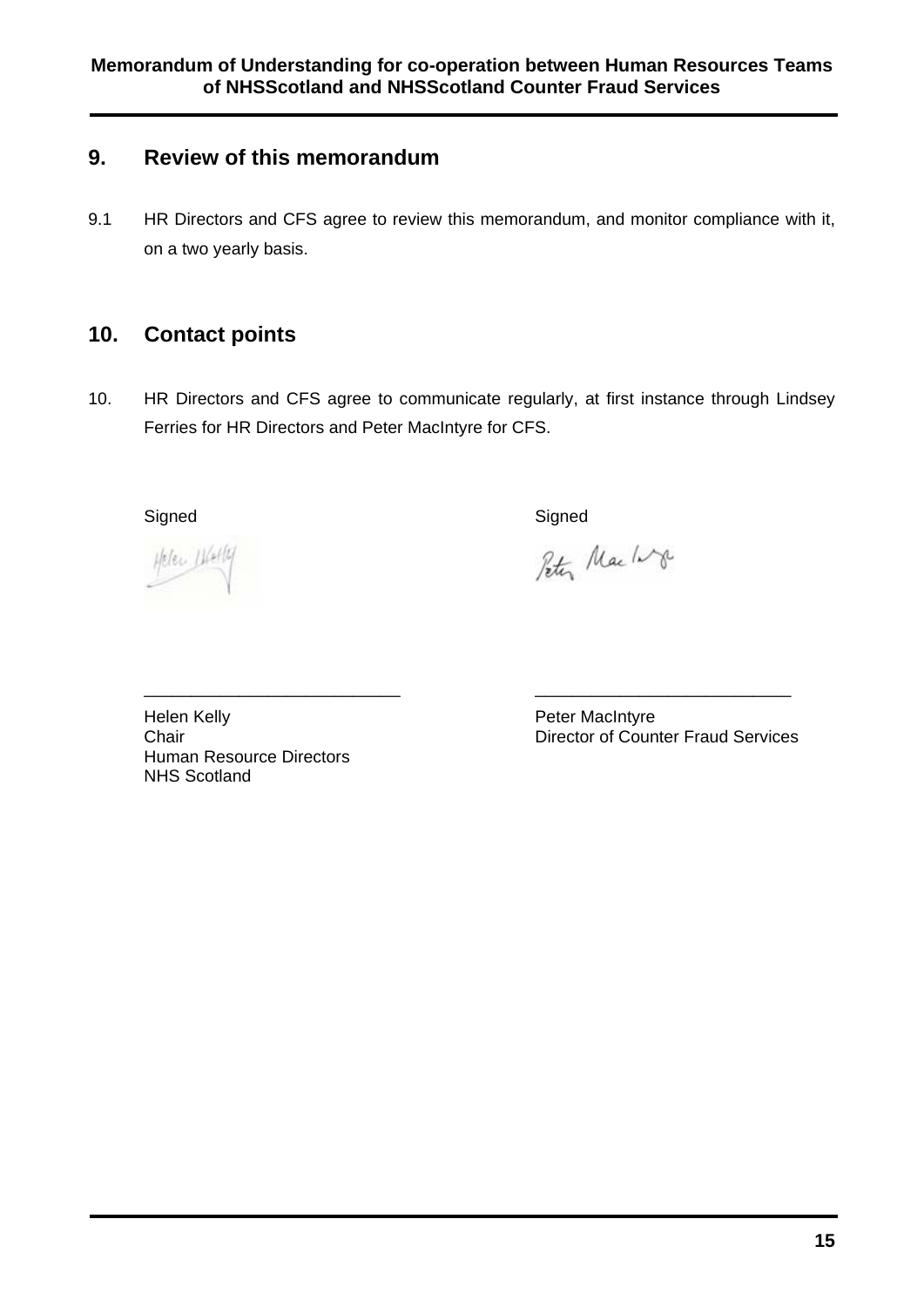**Annex A - Appendix A - Procedures for dealing with allegations of financial crime against employees - Flowcharts** 

### **1. Introduction**

- 1.1 This Annex to the MoU for co-operation between Human Resources Teams of NHSScotland and NHSScotland Counter Fraud Services (CFS) is intended to provide practical information on how NHS Bodies HR Departments and CFS can liaise with each other in terms of managing the issues arising from allegations of financial crime against employees.
- 1.2 This Annex also provides additional information on the processes used by CFS when dealing with cases. HR staff may find this useful in terms of raising their awareness of these issues which will better equip them to deal with any queries from staff or their representatives who may find themselves involved in these processes.
- 1.3 It is the case that CFS will undertake criminal investigations into allegations of financial crime or attempted financial crime perpetrated against NHS Scotland. CFS will report all cases, where a sufficiency of evidence has been demonstrated, to the Crown Office and Procurator Fiscal Service.

#### *1.4 Flowcharts*

- 1.4.1 The flowcharts provided within Appendix A are intended to describe the procedures for dealing with allegations of financial crime against employees. The flowcharts detail procedures that allow for evidence gathering and collation in a manner that will facilitate informed initial decisions by those requiring to make them; be this either CFS or the NHS Body, while ensuring that evidence gathered will be admissible in any possible future criminal proceedings.
- 1.4.2 Further detailed commentary on the processes in the flowcharts is outlined in the sections below. This is provided to help raise the awareness and understanding of HR staff in relation to the linkages between CFS processes and those required under the Management of Employee Conduct Policy and employment law provisions.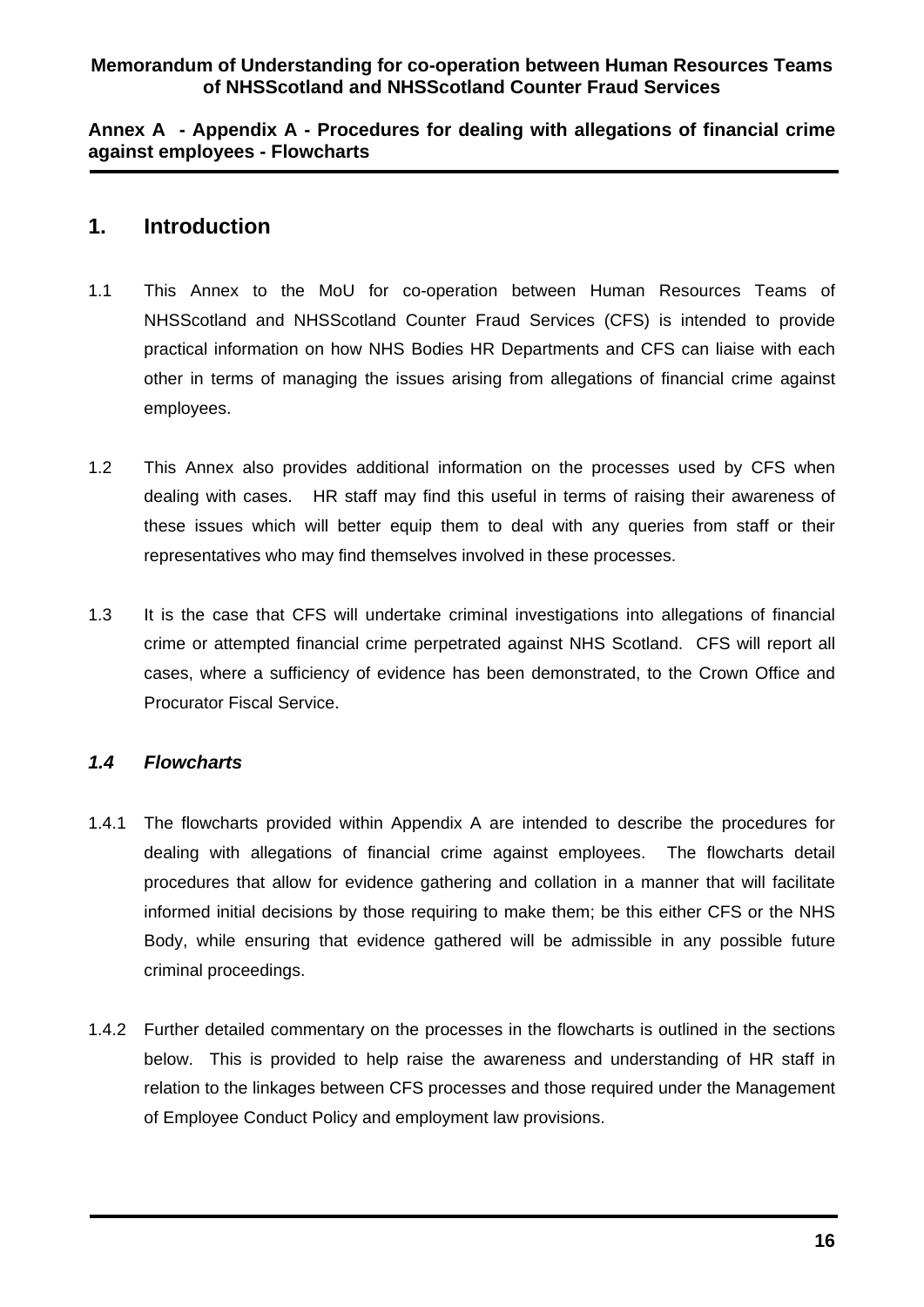**Annex A - Appendix A - Procedures for dealing with allegations of financial crime against employees - Flowcharts** 

# **2. Employee makes an allegation of financial crime against another employee**

- 2.1 Employees are encouraged, in the first instance, to report concerns of financial crime to their line manager as per the NHS Bodies' Fraud Action Plan.
- 2.2 Employees who require further guidance should be referred to the Partnership Information Network (PIN) publication "Dealing with Employee Concerns".
- 2.3 Employees may choose to report their suspicions directly to CFS, either named or anonymously, via the:
	- CFS Hotline 08000 15 16 28
	- □ CFS Website www.cfs.scot.nhs.uk
- 2.4 In addition, Audit Scotland has issued guidance to organisations recommending what actions to take when employees suspect that financial crime is being perpetrated. Further information is available via the charity "Public Concern at Work" who would offer employees advice on how to proceed. Their contacts details are:
	- □ Helpline 020 7404 6609
	- □ Website www.whistleblowing.org.uk

#### *2.5 Clinical governance patient and staff safety*

- 2.5.1 As an NHS Body it is accepted that clinical governance, patient and staff safety are paramount. Where there are any concerns over safety issues then it will always be the case that NHS Bodies will take appropriate action informing CFS afterwards. This will not preclude CFS from undertaking an investigation, if appropriate.
- 2.5.2 Where safety is not an issue and an allegation of financial crime has been made against an employee, the NHS Body will discuss the matter with CFS prior to taking any further action.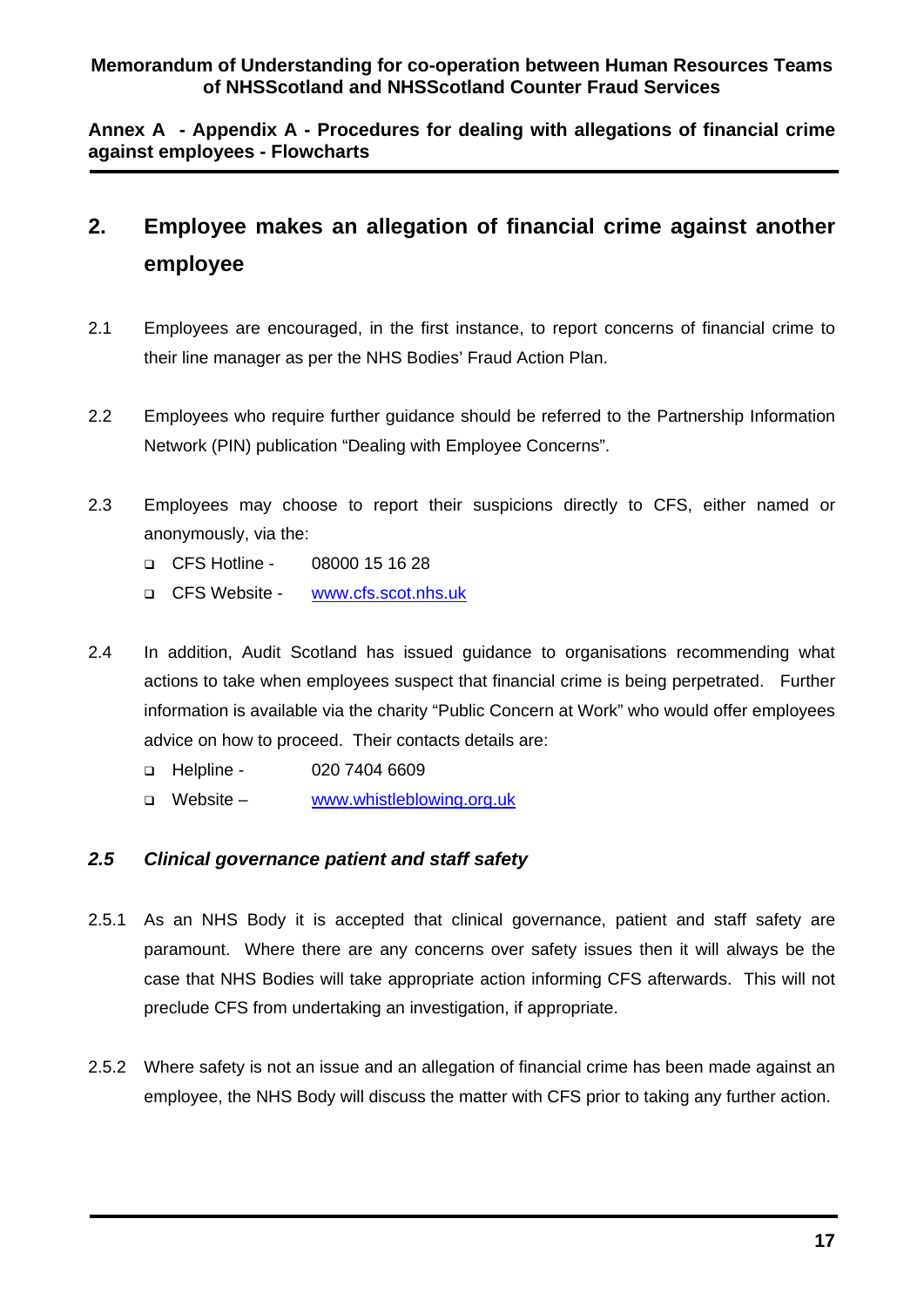#### **Annex A - Appendix A - Procedures for dealing with allegations of financial crime against employees - Flowcharts**

#### *2.6 Theft*

2.6.1 Whilst it is accepted that instances of theft are generally reported and investigated by the Police, NHS Bodies should recognise that where a series of thefts has occurred, it may be appropriate to alert CFS. NHS Bodies should seek the advice of CFS as appropriate.

#### *2.7 Fraud Liaison Officer notified*

- 2.7.1 CFS welcome the opportunity to discuss any financial crime allegations at the earliest opportunity. It should not be assumed that contact with CFS will automatically result in a CFS criminal investigation being initiated. CFS has a responsibility to notify the Fraud Liaison Officer (FLO) in relation to financial crime allegations.
- 2.7.2 HR personnel will, in the event of receiving information potentially relating to financial crime, ensure that this is passed via the FLO to CFS, as soon as is reasonably practicable. It should be noted that NHS Bodies should report all financial crimes regardless of whether restitution of funds or property has been offered by the member of staff.
- 2.7.3 Should CFS receive an allegation direct it will be reported to the appropriate FLO within two working days of notification to CFS. It will be the case that the FLO will involve HR as appropriate.

#### *2.8 No initial action should be taken which may alert the subject employee*

2.8.1 At this stage, CFS will request that the NHS Body does not initiate internal processes and that the subject employee is not informed of the allegations against them. This is vital to ensure that evidence is not hidden, destroyed or covered up. This is why it is essential that CFS is contacted where instances of suspected financial crime are discovered. As stated previously, clinical governance staff and patient safety issues take precedence over financial crime allegations. In these circumstances, it may be necessary to alert the subject employee with notification to CFS afterwards.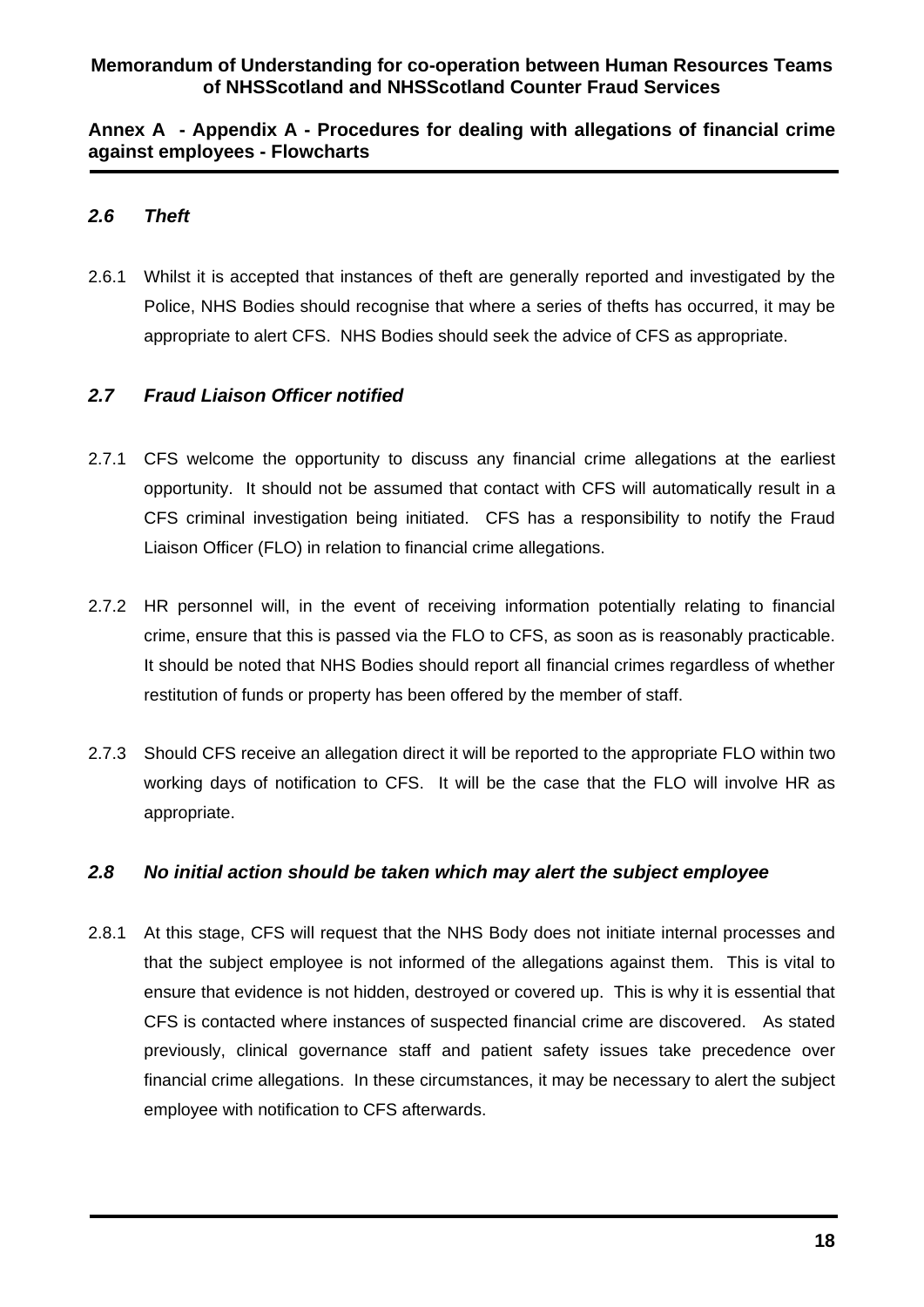#### **Annex A - Appendix A - Procedures for dealing with allegations of financial crime against employees - Flowcharts**

#### *2.9 Financial crime allegation initial referral meeting*

2.9.1 After receipt of an allegation CFS will liaise with the relevant NHS Body to discuss and agree how the financial crime allegation will be taken forward. Where multiple allegations and employees are involved it may be appropriate to arrange an initial referral meeting.

#### *2.10 Decision made not to seek a criminal prosecution*

2.10.1 If a joint NHS Body and CFS decision is made not to seek a criminal prosecution, the case may be dealt with by the NHS Body's own staff, with advice from CFS where necessary. Regardless of this or of the way an alleged offence is investigated, it is the responsibility of CFS to maintain records of all such incidents, detailing subject, location, dates, value and final outcomes. Therefore it is the responsibility of the relevant NHS Body to report any internal outcomes to CFS. This report may be summary in nature so as not to identify the actual level of disciplinary action taken against an individual employee.

#### *2.11 Unable to establish which body investigates*

2.11.1 If there is a difference of opinion as to which body should investigate the case, the Accountable Officer will have the final decision. It should be stressed that all investigations will be undertaken on behalf of the Accountable Officer.

#### *2.12 CFS to investigate to gather regulatory body evidence*

2.12.1 There are occasions, in exceptional circumstances, when agreement is reached for CFS to investigate to gather regulatory body evidence, where a criminal investigation has been discounted.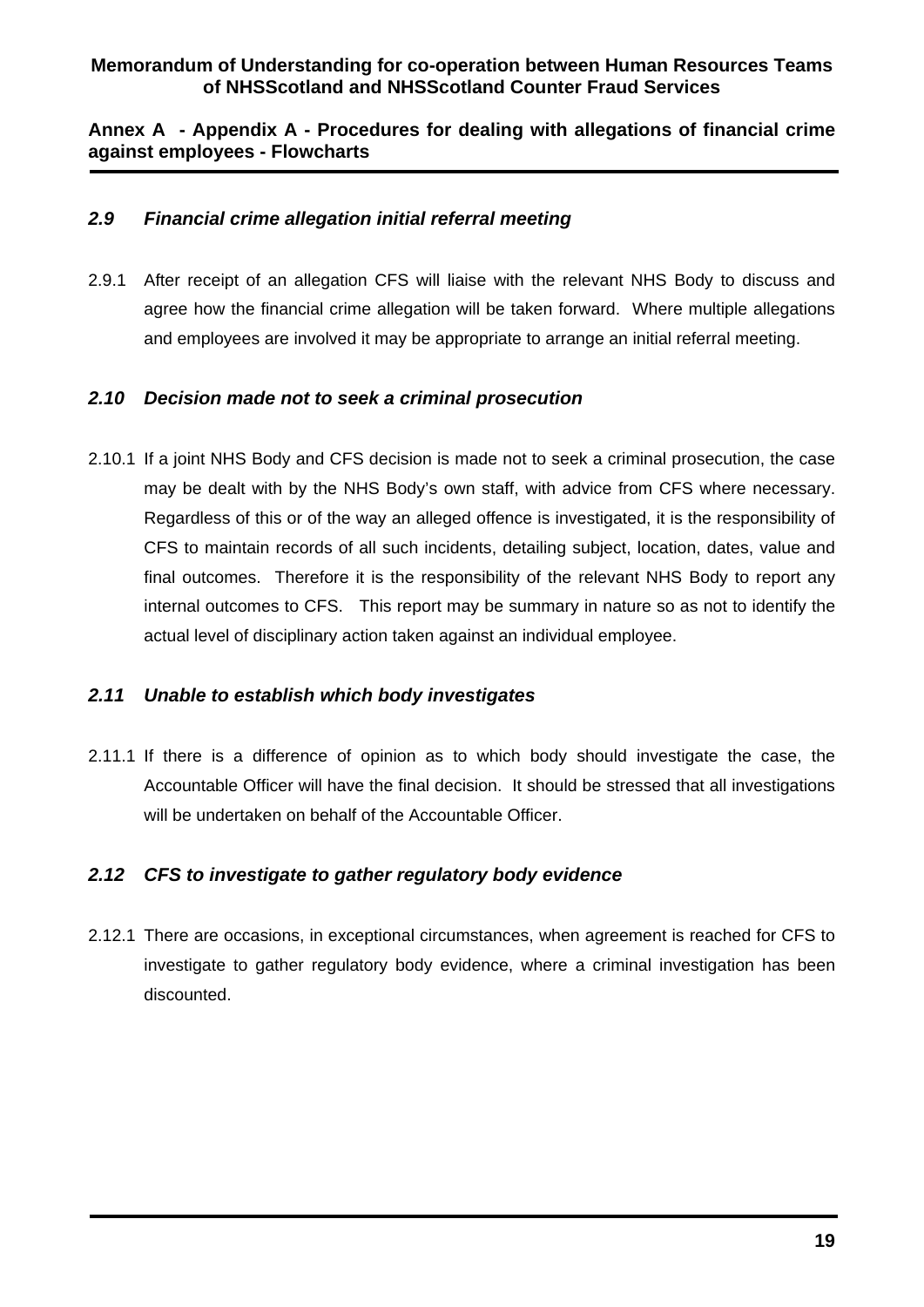**Annex A - Appendix A - Procedures for dealing with allegations of financial crime against employees - Flowcharts** 

## **3. CFS may require to undertake initial enquiries**

- 3.1 In most instances it will be necessary for CFS to undertake initial enquiries to establish:
	- $\Box$  if there is any substance to the allegation;
	- $\Box$  the systems in place and how these were breached;
	- $\Box$  the extent of the financial crime activity and actual value of the alleged loss.
- 3.2 Assistance may be sought from the FLO and/or the HR lead in helping with these enquiries. These initial enquiries will assist to determine which body should investigate the case.

#### *3.3 Subject employee must not be informed*

3.3.1 There may be instances where at this stage of the process it is agreed with the NHS Body that no action to inform the subject employee, under the PIN Management of Employee Conduct Policy, should be taken. This is vital to ensure that evidence is not hidden, destroyed or covered up.

# **4. NHS Body internal investigation appropriate**

- 4.1 Initial enquiries may establish that a CFS investigation is not appropriate. In these instances all information and evidence gathered by CFS will be passed to the NHS Body.
- 4.2 Any internal investigation will then be taken forward in line with Employment law, PIN guidelines and relevant HR policies such as the Management of Employee Conduct, as appropriate.
- 4.3 If at any time during the internal investigation further significant evidence of financial crime is uncovered, CFS should be consulted to determine what should happen in light of this new information.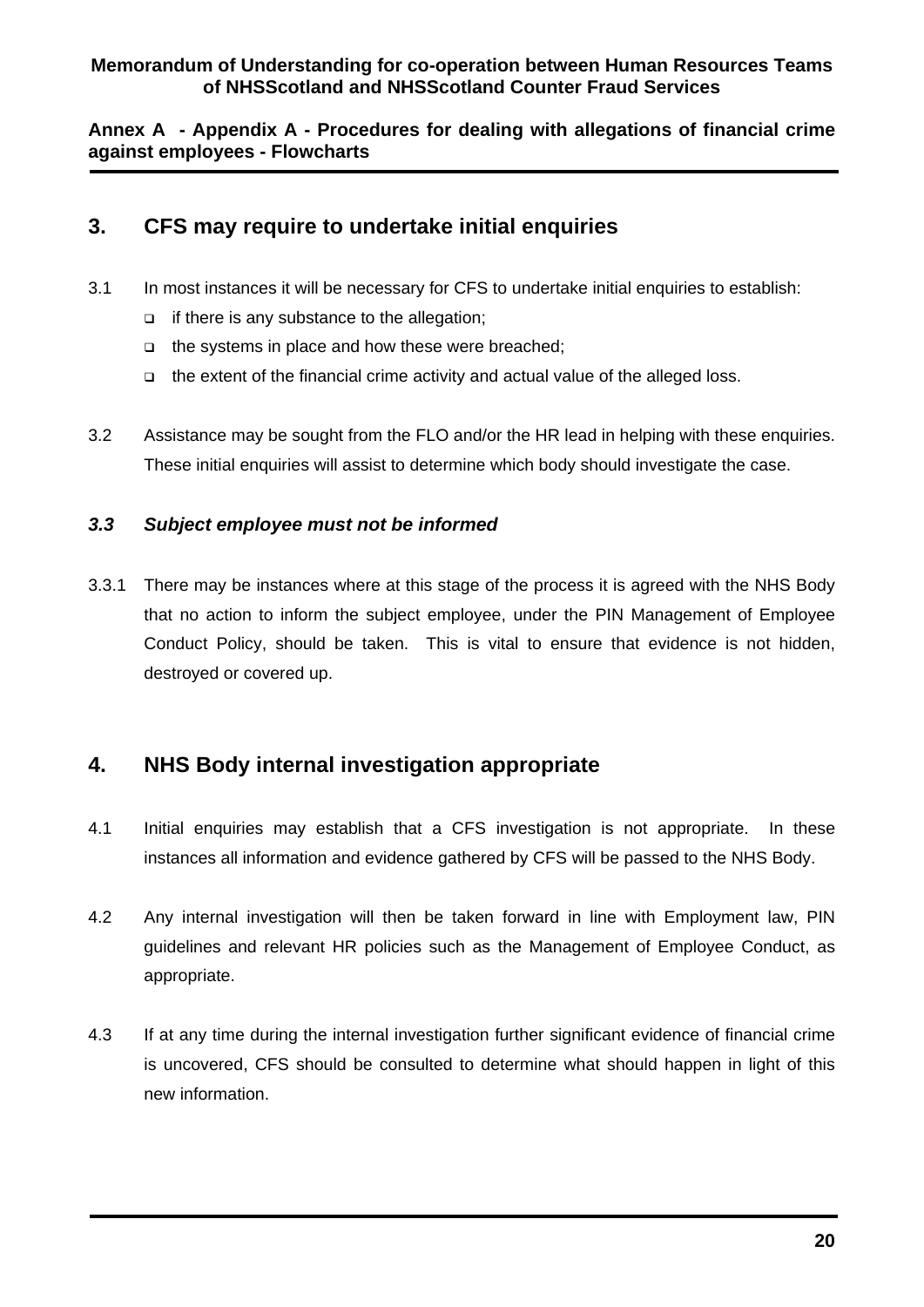#### **Annex A - Appendix A - Procedures for dealing with allegations of financial crime against employees - Flowcharts**

### **5. CFS criminal investigation appropriate**

5.1 Where a case has the potential to be prosecuted criminally, CFS will lead the investigation on behalf of the NHS Body. This will not preclude the NHS Body taking disciplinary and/or civil action; however that should only occur following discussion with CFS, and in some cases with the agreement of the relevant Procurator Fiscal. NHS Bodies can also access the Central Legal Office (CLO) for advice as appropriate in these situations.

#### *5.2 No action initiated under the PIN Management of Employee Conduct Policy*

5.2.1 Once it is decided that a CFS criminal investigation is appropriate, no action under the PIN Management of Employee Conduct Policy, should be initiated at this stage. This includes **not** informing the subject employee of the allegations against them. Indeed no further action should be taken by the FLO, HR lead or any other NHS Body staff without prior consultation with CFS.

#### *5.3 CFS/HR lead*

- 5.3.1 HR Directors will nominate a "lead" HR person for each case. The main duties of this role will include liaison with CFS to facilitate the effective progression of the case.
- 5.3.2 CFS will, at the earliest opportunity, nominate a "lead" Investigator for each case who will be the main point of contact with the HR "lead" and FLO.

#### *5.4 Initial case meeting*

- 5.4.1 It may be appropriate to arrange an initial case meeting between CFS, HR, FLO and the line manager to consider the following points:
	- Whether it is appropriate to run concurrent CFS and NHS Body investigations
	- Alerting the subject employee
	- □ Suspension of subject employee
	- □ Employees involved as witnesses
	- Investigation timescales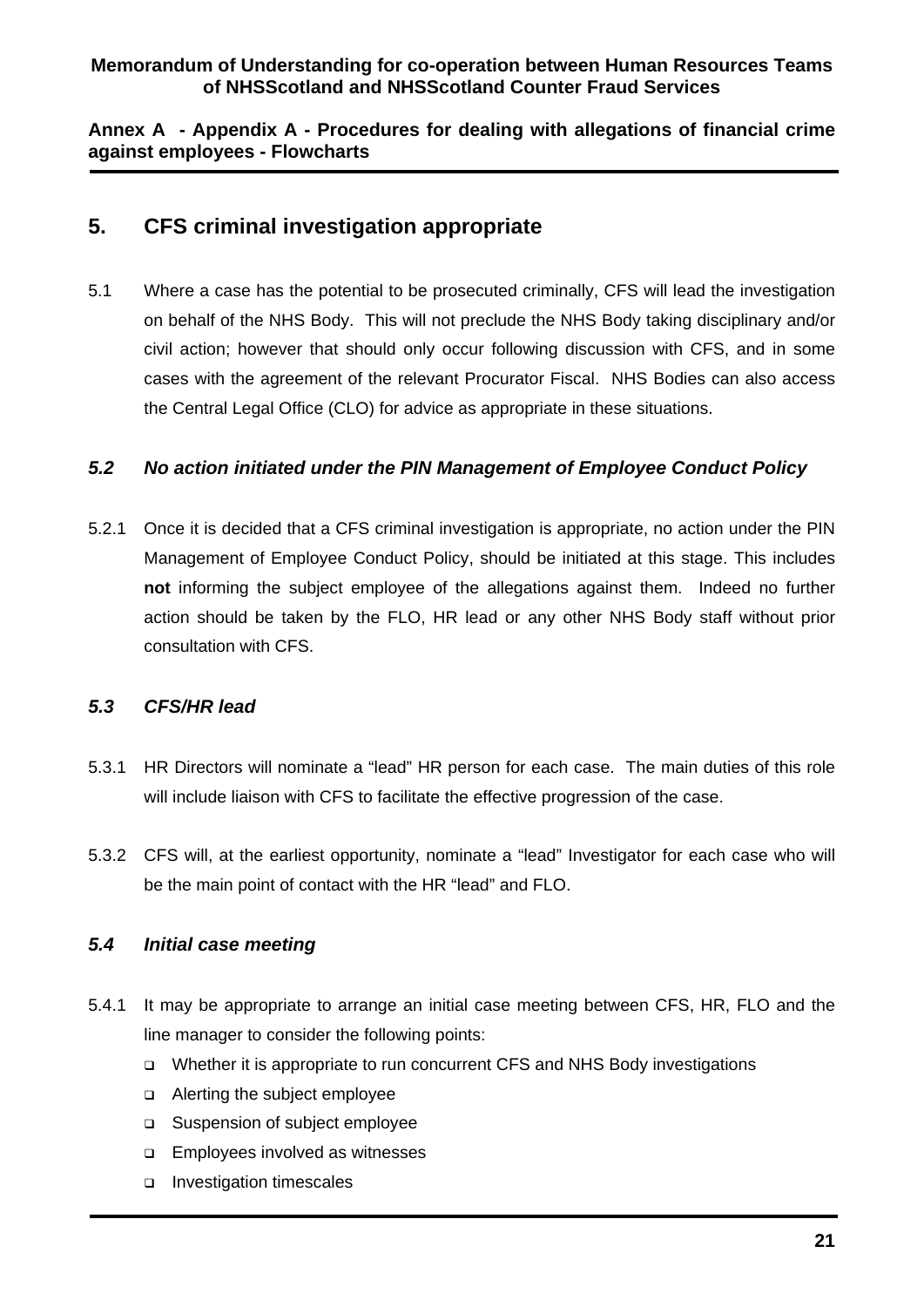**Annex A - Appendix A - Procedures for dealing with allegations of financial crime against employees - Flowcharts** 

#### *5.5 CFS Investigator is responsible for leading the criminal investigation*

5.5.1 Responsibility for the direction of the criminal investigation will lie with the relevant CFS lead Investigator in consultation with the FLO and/or HR lead. Once a criminal investigation is underway, NHS Bodies have a duty to respond to requests for information from CFS promptly, as any unjustified delay may have an adverse affect on the case under the Human Rights Act 1998.

#### *5.6 CFS and NHS Body concurrent investigations*

5.6.1 Wherever possible, CFS and NHS Body investigations will run concurrently. This will allow appropriate internal investigations to be progressed to a conclusion prior to the outcome of a more detailed criminal investigation. This agreement is with the caveat that clear and regular communication between CFS and the NHS Body is developed and maintained to ensure that the integrity of evidence is preserved.

# *5.7 NHS Body internal investigation not initiated at the outset and employee suspect not informed*

5.7.1 There are occasions where CFS will request that the NHS Body does not initiate internal processes and that the subject employee is **not** informed of the allegations against them. Primarily, this will be where covert surveillance is being considered or where warrants to search an employee's property (workplace, home address, etc) or bank account(s) are appropriate.

#### *5.8 Subject employee has access to potential evidence*

5.8.1 If the subject employee has access to potential evidence, CFS will take the necessary steps to seize it. It is vital that this happens prior to a subject employee being informed of the allegations against them. This will prevent opportunities to conceal, destroy, cover up or tamper with evidence.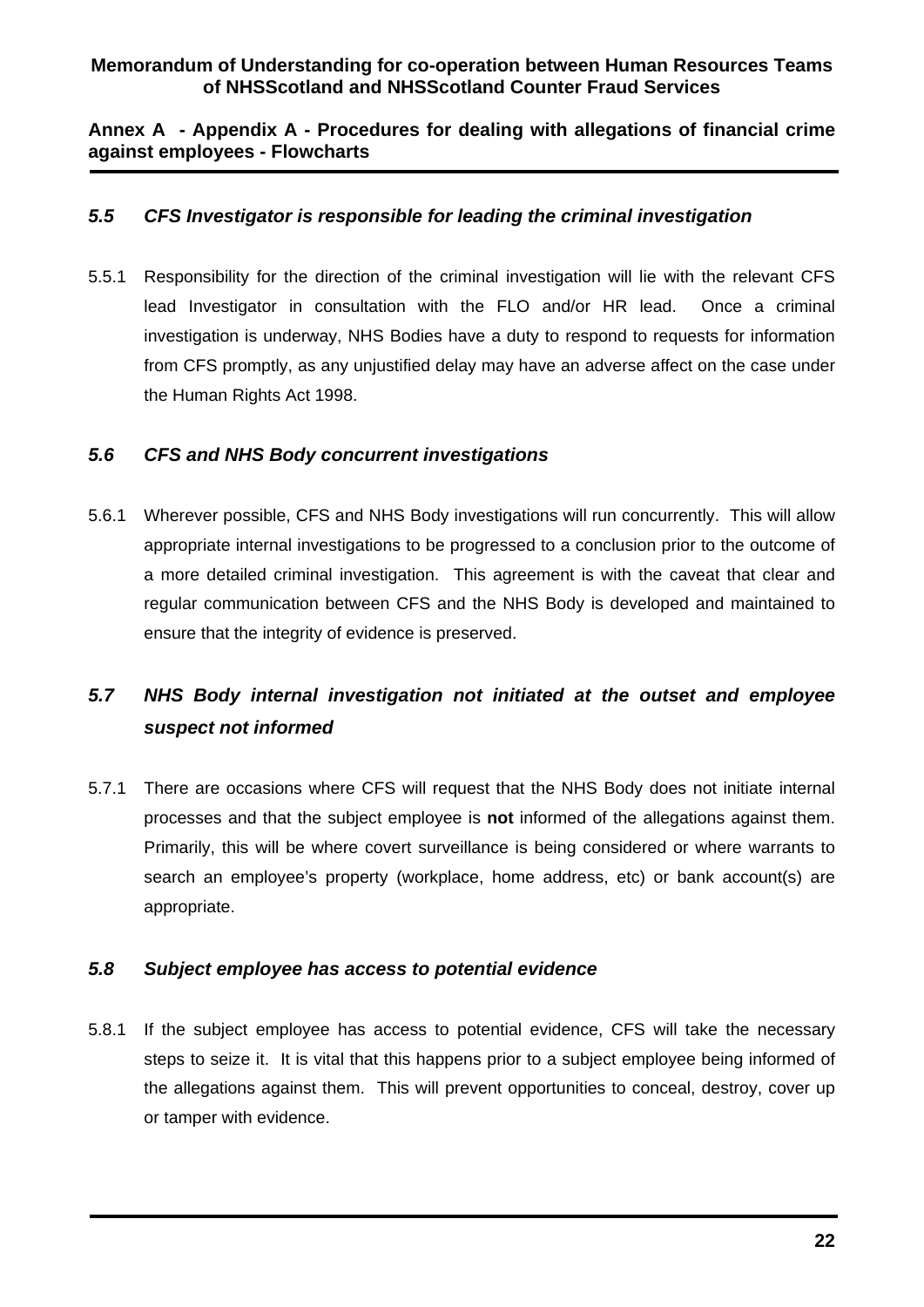#### **Annex A - Appendix A - Procedures for dealing with allegations of financial crime against employees - Flowcharts**

#### *5.9 Subject employee notified*

5.9.1 Once any potential evidence has been seized, surveillance activity undertaken is concluded or a warrant is executed CFS will update the NHS Body. This will allow the HR lead to inform the subject employee and their representative, under the PIN Management of Employee Conduct Policy, that CFS is carrying out the investigation. The notification will normally take place at an Investigatory Meeting, followed by the issue of a formal letter. It is important to emphasise that the HR lead should not discuss the specifics of the CFS investigation with the subject employee. Attached for consideration is a proposed letter which could be used for this purpose - Appendix B.

#### *5.10 Suspension of subject employee*

- 5.10.1 Any decision to suspend an employee is the responsibility of the NHS Body. CFS may seek to make recommendations about the timing of the suspension in the interest of securing the integrity of any potential evidence as outlined in the preceding paragraphs. Where the suspension takes place outside of standard office hours, CFS should be notified as soon as possible thereafter.
- 5.10.2 Consultation in such circumstances is essential for all parties involved.
- 5.10.3 As an alternative, it may be appropriate in certain circumstances to consider making arrangements for temporary redeployment to another work area during the course of the investigation.
- 5.10.4 Where suspension takes place, CFS request that the subject employee is made aware of the CFS criminal investigation as part of the suspension letter given to the staff member by HR.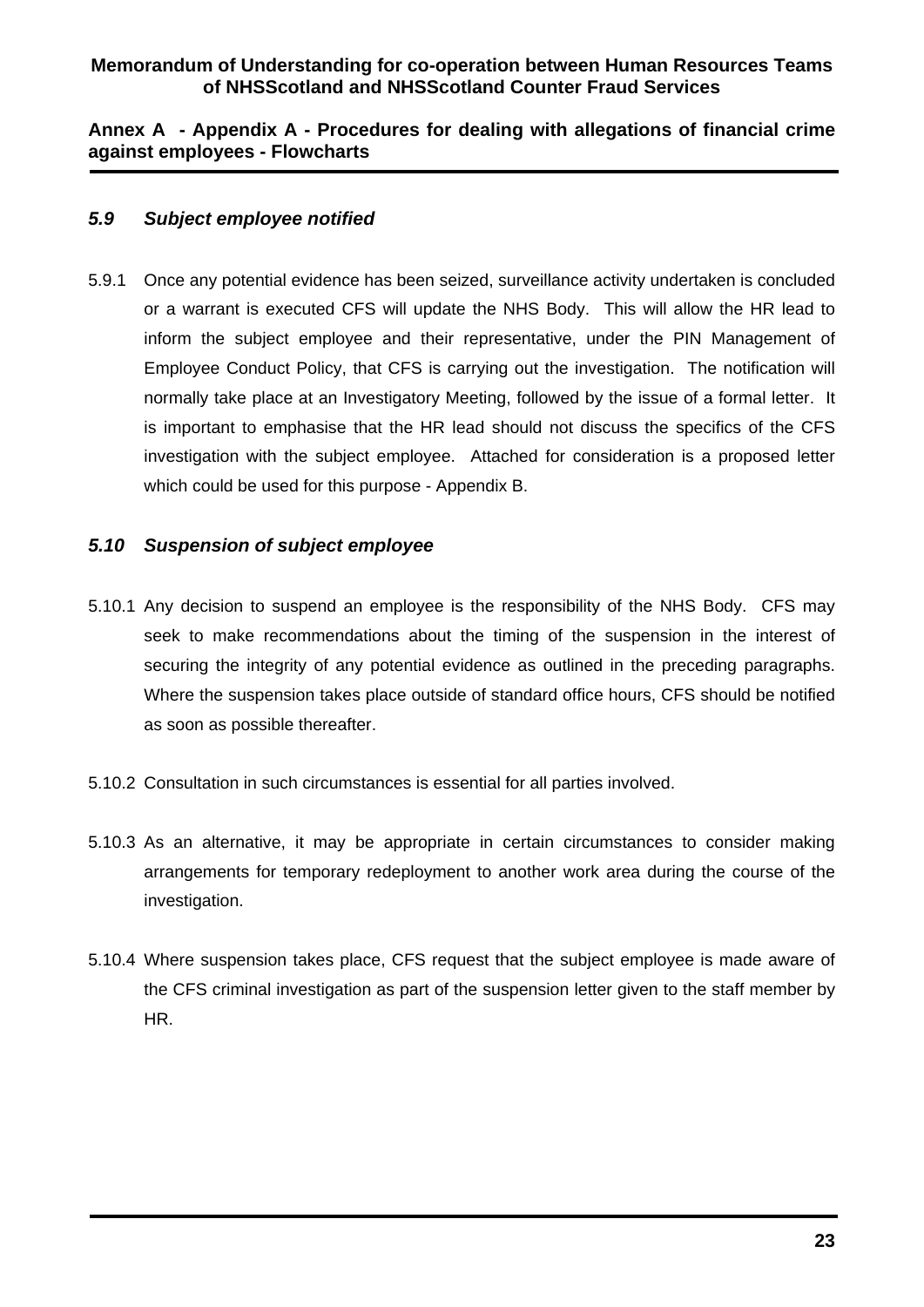#### **Annex A - Appendix A - Procedures for dealing with allegations of financial crime against employees - Flowcharts**

#### *5.11 CFS investigation priority*

5.11.1 CFS will give priority over other types of investigations to any cases involving employees and if the subject employee is suspended the investigation will be a higher priority, putting all available resources into the investigation to complete it as soon as reasonably practicable. Again, this will depend on the circumstances of the case and the CFS caseload at the time.

#### *5.12 CFS timetable forwarded to FLO/HR lead*

- 5.12.1 CFS will forward a timetable of planned actions and anticipated timescales for completion of their criminal investigation to the FLO and HR lead. This sets out what CFS plan to do over the course of their investigation and provides estimated timescales, which they will make every effort to adhere to. The document should be used by the NHS Body as a guide for the completion of the CFS criminal investigation.
- 5.12.2 If during the course of the CFS criminal investigation it becomes apparent that the original anticipated timescales are not going to be met a further updated timetable would be forwarded to the FLO and HR lead with appropriate explanations.

#### *5.13 NHS employees to attend CFS witness interviews*

- 5.13.1 As a result of either an internal investigative or disciplinary process, or an investigation undertaken by CFS, NHS Body employees will be involved. This will either be as the employee against whom the allegations are being made, or as witnesses to these allegations.
- 5.13.2 For any employees who are to be involved as witnesses within any internal processes these should be dealt with in the normal manner.
- 5.13.3 However, it also has to be recognised that employees may be requested to attend a CFS interview as a witness. It is inevitable that most employees will be interviewed during the course of their working day. Disruption to normal operational effectiveness will be kept to a minimum in consultation with local managers.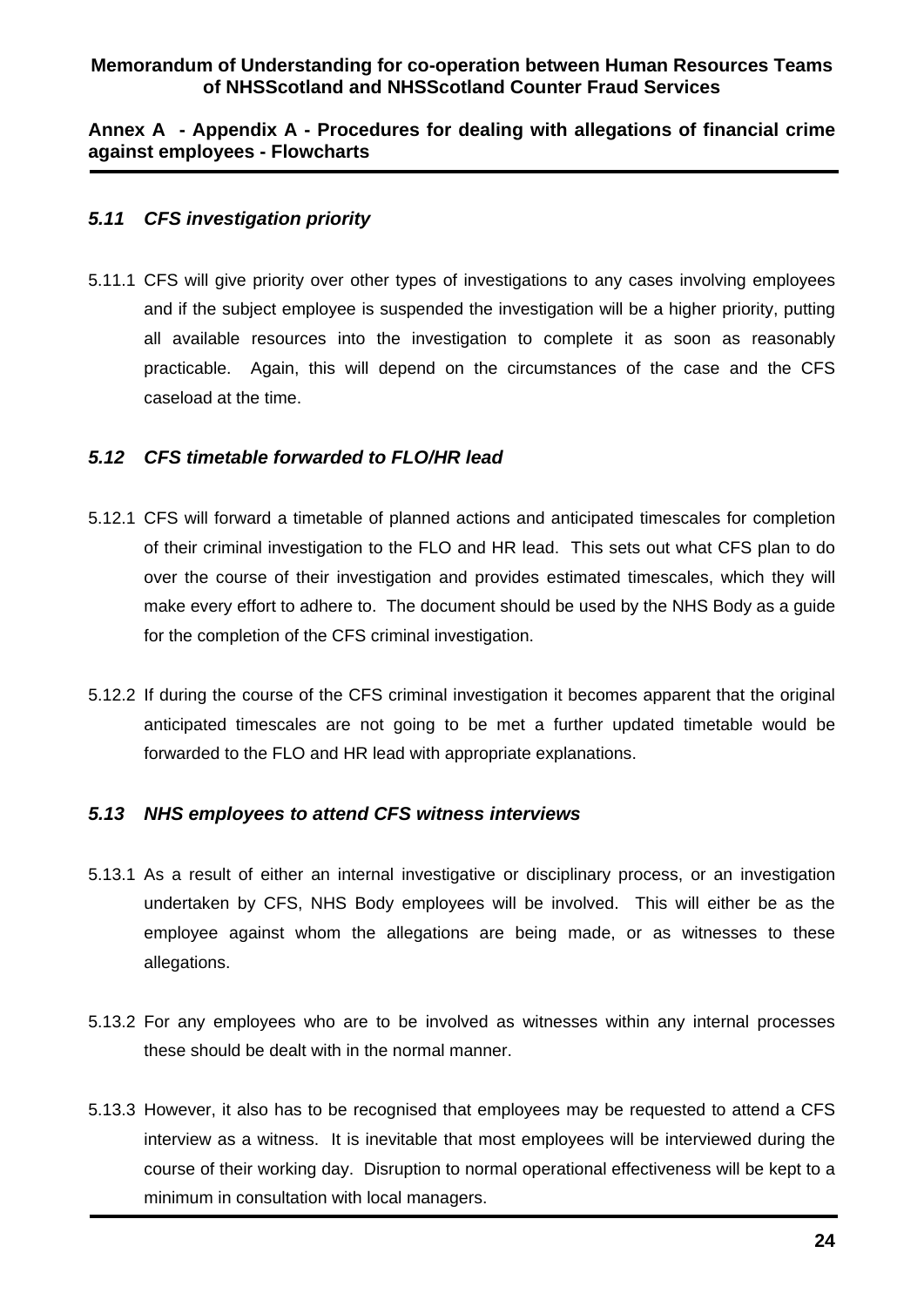#### **Annex A - Appendix A - Procedures for dealing with allegations of financial crime against employees - Flowcharts**

- 5.13.4 On occasions it may be necessary for CFS to liaise with the HR lead and local managers in relation to interviewing employees. Once CFS has identified employees who are connected with the investigation they may enlist the help of the HR lead to identify the names of employees and details of where they are employed.
- 5.13.5 It will also be good practice for HR staff to assist managers in dealing with any questions or anxieties which staff or staff representatives may have in relation to staff who may be required to attend as witnesses. It is hoped that the CFS witness information leaflet will help to inform HR leads and local managers to assist in dealing with any enquiries that they may receive.
- 5.13.6 CFS will inform witnesses of exactly what they require and will carry out quality surveys after witness interviews. It is worth noting that CFS advise employees that they have the right to be accompanied by a friend, colleague or staff representative when being interviewed as a witness. This is based on the understanding that the person accompanying the witness is not connected with the inquiry in any way.

# *5.14 CFS witness statements used in criminal, disciplinary and civil recovery cases*

- 5.14.1 In accordance with the provisions of the memorandum of understanding reached between HR and CFS in terms of the sharing of information CFS would seek agreement from all witnesses that the statements taken from them could be used in criminal, disciplinary and civil recovery cases. However, it is important to emphasise that these cannot be made available to NHS Body staff until the criminal case is either concluded or a decision is made not to proceed.
- 5.14.2 CFS will ask all witnesses to sign a letter that outlines how their statement may be used. A copy of this letter is attached - Appendix C.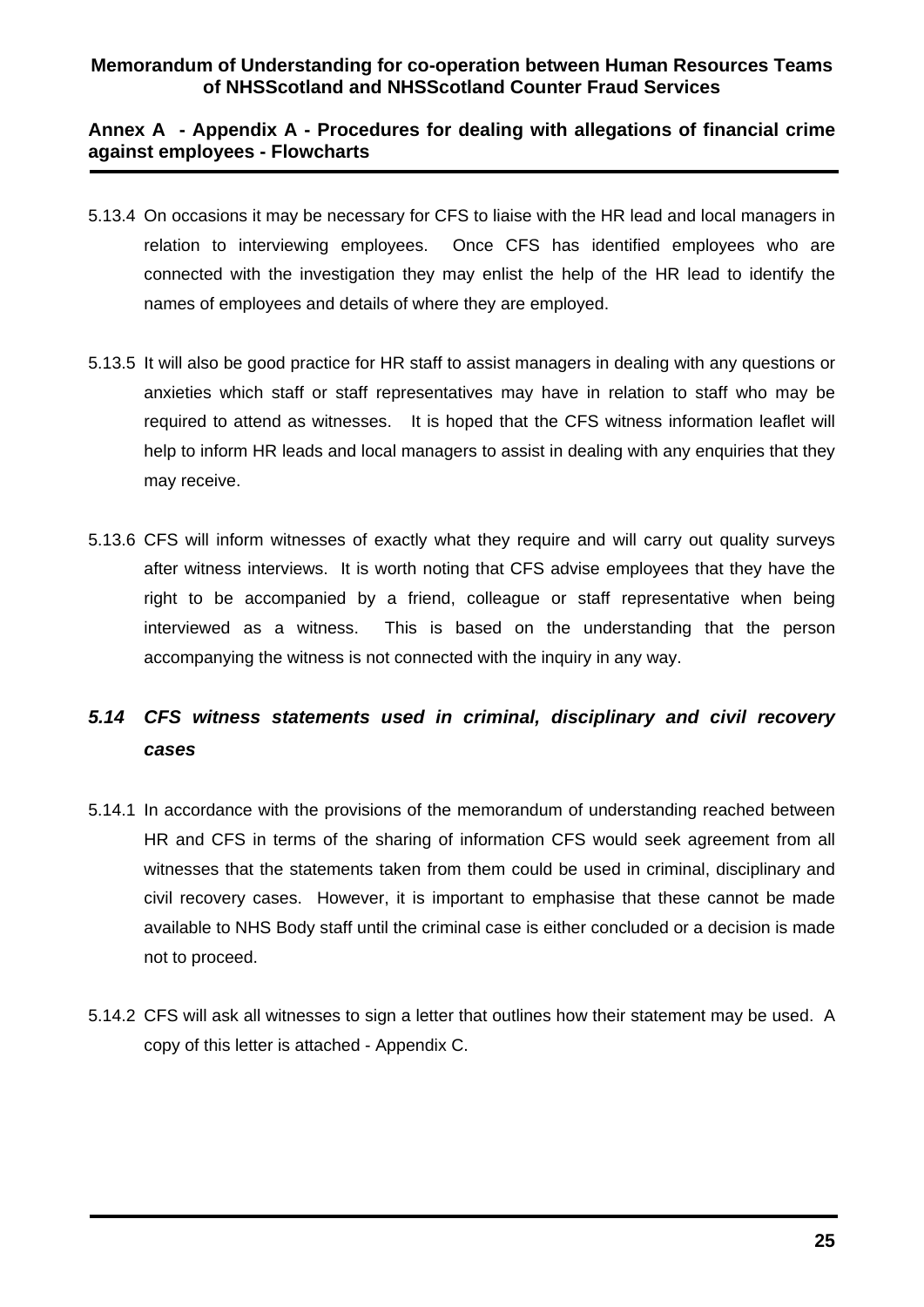#### **Annex A - Appendix A - Procedures for dealing with allegations of financial crime against employees - Flowcharts**

#### *5.15 Sufficient evidence to interview subject employee*

- 5.15.1 At this stage a review of all available evidence gathered would be undertaken and a decision made as to whether there is sufficient evidence to justify formally questioning the subject employee under caution. Where there is sufficient evidence a letter inviting the subject employee for interview would be issued by CFS and is attached – Appendix D.
- 5.15.2 CFS will liaise with HR leads in relation to interviewing a subject employee and inform them of the date of the proposed interview. A letter, inviting the subject employee for interview, will normally be sent direct to their home address.
- 5.15.3 The letter will advise the subject employee that it is a specific criminal investigation and due to the potentially serious nature of the allegation consideration should be given to consulting with a solicitor to obtain legal advice.

#### *5.16 Advance Warning Notice*

5.16.1 An "Advance Warning Notice" (AWN) will be sent in the strictest confidence to the FLO at least three working days prior to the interview of the subject employee. The AWN is issued as this action may generate press, political or clinical/professional interest. (Check)

#### *5.17 Subject employee unwilling to attend interview on a voluntary basis*

5.17.1 Where the subject employee is unwilling to attend the interview on a voluntary basis the facts of the case may be presented to the police or COPFS and their assistance sought. This is because CFS has no powers of detention but the police have, and can detain and question individuals for up to 12 hours. However, depending on the nature of the crime, it is likely the matter would be reported direct to the COPFS, or in cases where there is insufficient evidence to the NHS Body.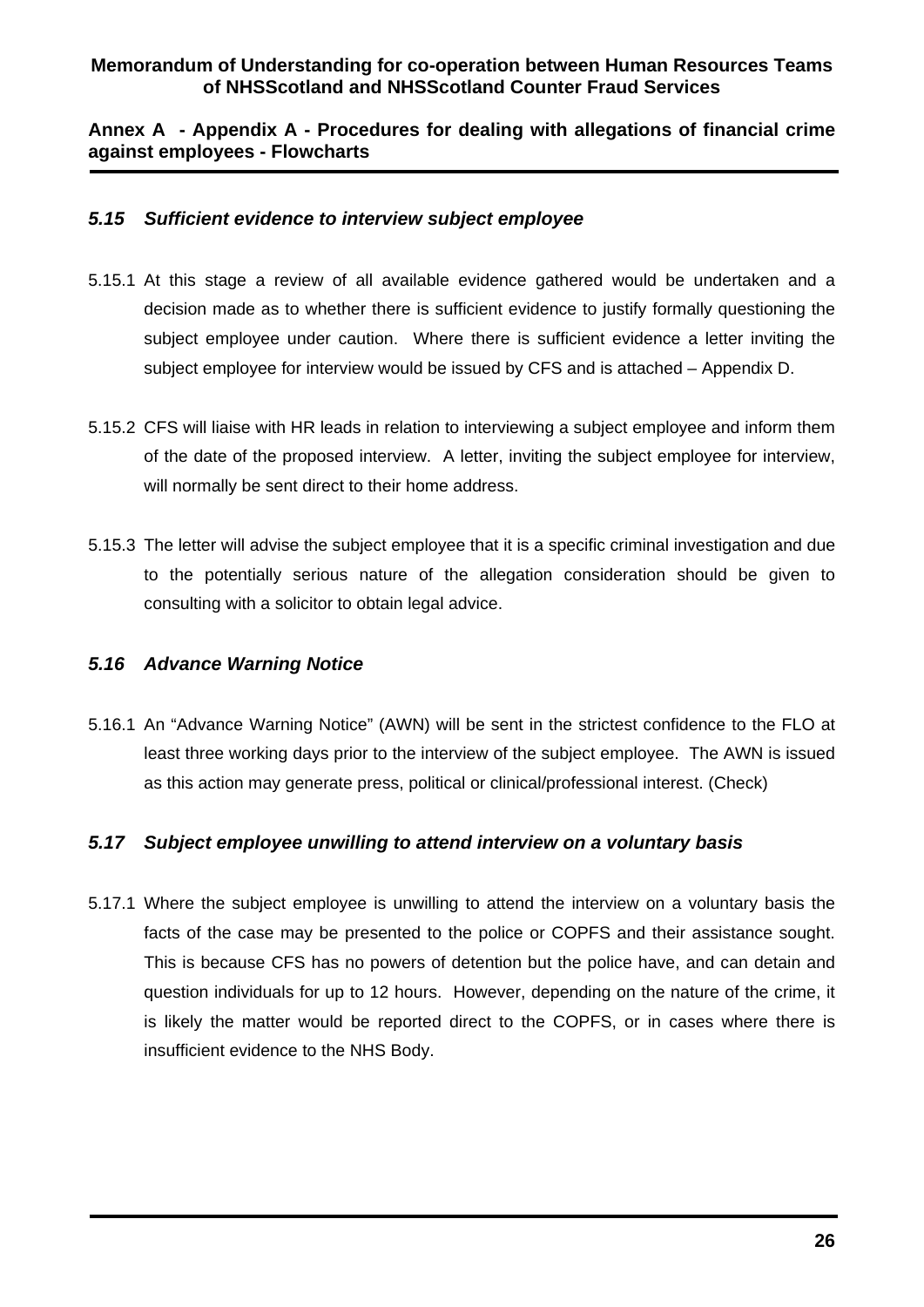#### **Annex A - Appendix A - Procedures for dealing with allegations of financial crime against employees - Flowcharts**

#### *5.18 Subject employee interviewed under caution on tape*

5.18.1 It is standard practice for CFS to interview a suspected person under tape-recorded conditions. A suspected person is cautioned before an interview commences, the caution informing them that they have the right to silence, i.e. to make no comment on any of the questions put to them. A subject employee is informed that the recording may be used in criminal, disciplinary and civil recovery cases. CFS call this an Interview Under Caution (IUC).

#### *5.19 Insufficient evidence to interview subject employee*

- 5.19.1 In cases where there is insufficient evidence to interview subject employees, they should be notified in writing that the CFS investigation has concluded and the findings will be reported to NHS Body. This notification will be issued by the NHS Body.
- 5.19.2 At this stage, CFS would submit a final report to the FLO and HR lead which would include all statements and relevant evidence. Whilst it is the case that the work done by CFS up to this point could significantly reduce the work required by the NHS Bodies this does not replace the requirement for the NHS Body as an employer to undertake a fair and thorough investigation of the allegations as is required by employment law.

#### *5.20 Sufficient evidence to report the matter to the COPFS*

- 5.20.1 At this stage a review of all available evidence gathered would be undertaken and a decision made as to whether there is sufficient evidence to justify formally reporting the matter to the COPFS.
- 5.20.2 Where there is sufficient evidence the subject employee would become an accused person, and the subject of a report to the Procurator Fiscal.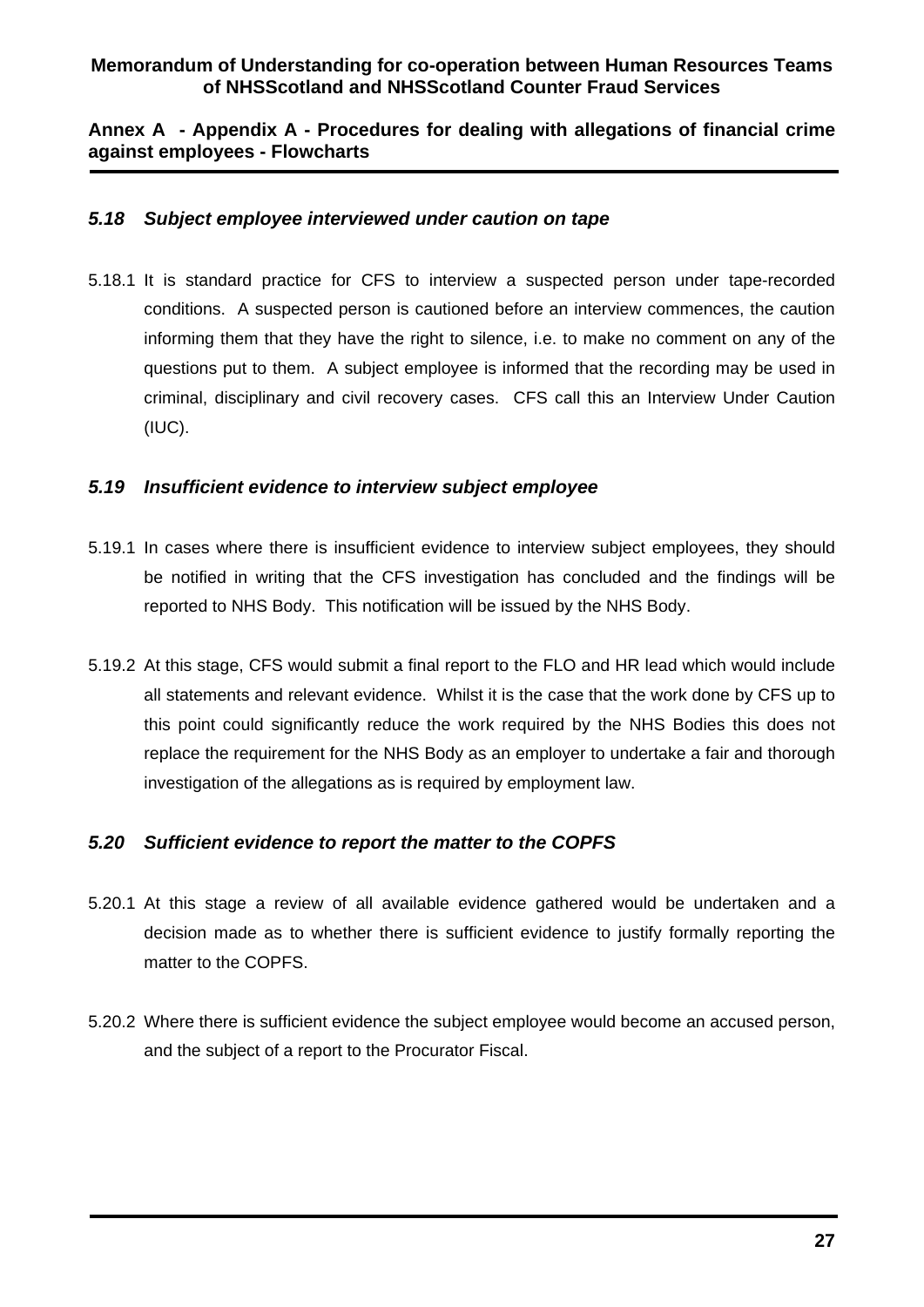**Annex A - Appendix A - Procedures for dealing with allegations of financial crime against employees - Flowcharts** 

# *5.21 Case risk assessed to consider whether an internal investigation should commence*

5.21.1 When the CFS criminal investigation is ready to be reported to the COPFS (subject to sufficient evidence having been gathered), the NHS Body will need to consider and make a decision upon the advisability of commencing an internal investigation, in cases which have not run concurrently. In considering this issue the input of CFS, FLO, CLO and COPFS may be necessary. This assessment will take into account the circumstances of the case including value, breach of trust and position of responsibility.

#### *5.22 Internal investigation should commence*

5.22.1 If it is the case that an internal investigation should commence, CFS will provide the HR lead with a copy of the productions and a list of relevant witness names including a synopsis of their evidence. The term 'production' is used to denote any piece of physical evidence which is alleged to have some connection with the investigation.

#### *5.23 Internal investigation should not commence*

5.23.1 If the case is of high value or a serious breach of trust is involved, CFS may seek agreement with the FLO and HR that initiating an internal investigation presents too high a risk to the criminal prosecution succeeding. In some cases, it may be appropriate to seek advice from the COPFS and if they do not want disciplinary action taken in the interim, NHS Bodies must take note of this in coming to their decision about the progressing of internal processes or otherwise.

#### *5.24 CFS will prepare a Standard Prosecution Report to the COPFS*

5.24.1 In the case of criminal prosecution, a Standard Prosecution Report (SPR) will be sent directly to the COPFS by CFS on behalf of the NHS Body. The SPR communicates the facts relevant to the offences and specifies the evidence which proves them. The SPR is presented in a manner which complies with the standards set by the COPFS.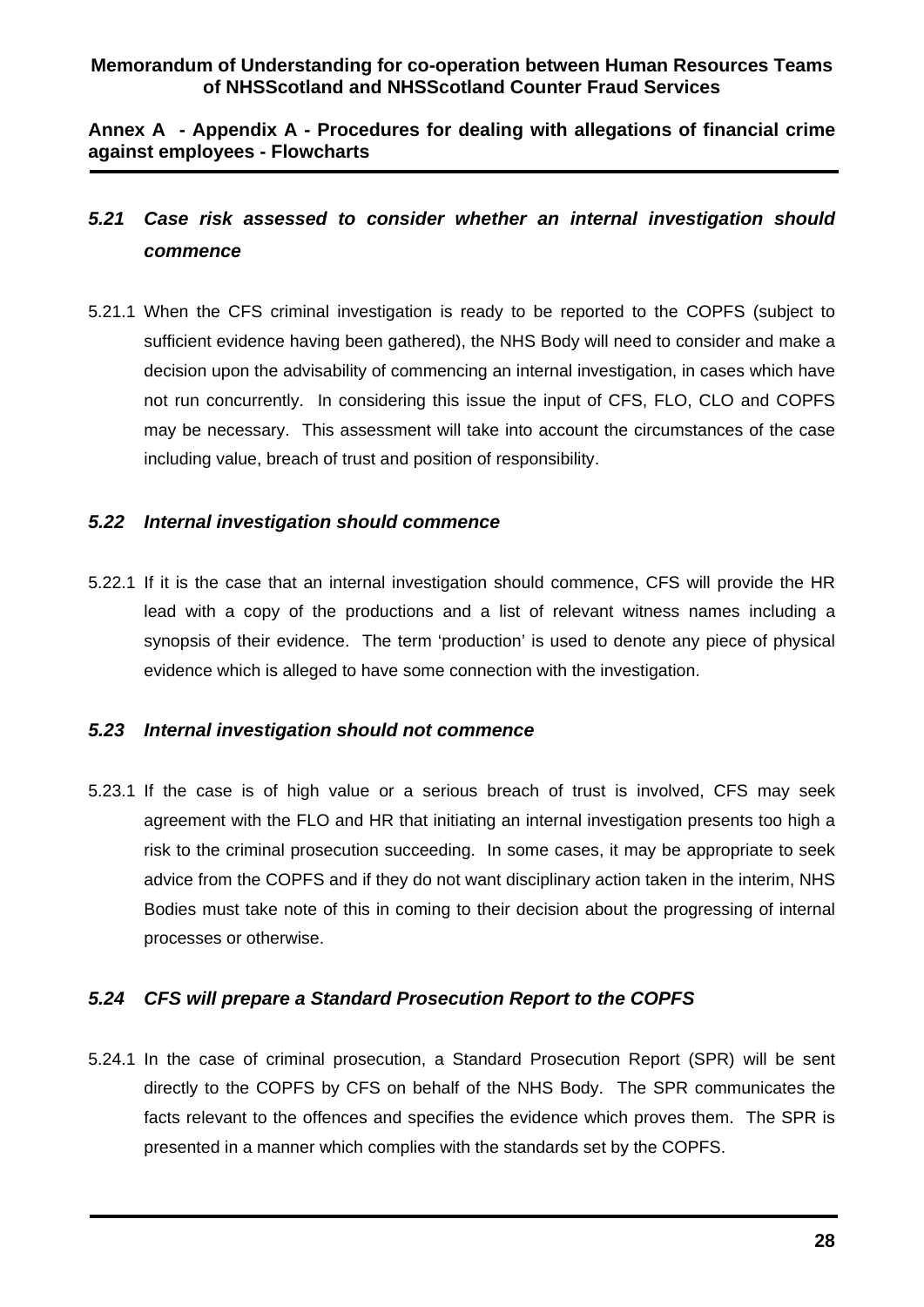#### **Annex A - Appendix A - Procedures for dealing with allegations of financial crime against employees - Flowcharts**

- 5.24.2 In cases where the NHS Body has suspended the subject employee on full pay, CFS would ensure that the significance of this is highlighted in the SPR.
- 5.24.3 Once the SPR is submitted to the COPFS, CFS will inform the FLO and HR lead.

#### *5.25 Insufficient evidence to report the matter to the COPFS*

- 5.25.1 In cases where there is insufficient evidence to report the matter to the COPFS, the subject employee should be notified in writing by the NHS Body that the CFS investigation has concluded and the findings will be reported to NHS Body.
- 5.25.2 At this stage, CFS would submit a final report to the FLO and HR lead which would include all statements and relevant evidence. Whilst it is the case that the work done by CFS up to this point could significantly reduce the work required by the NHS Bodies this does not replace the requirement for the NHS Body as an employer to undertake a fair and thorough investigation of the allegations as is required by employment law.

# **6. COPFS initiate criminal proceedings**

- 6.1 The COPFS normally informs CFS whether it intends to initiate criminal proceedings within 10 weeks of receipt of an SPR.
- 6.2 If the COPFS initiate criminal proceedings, CFS, like the police and other specialist reporting agencies, have no control over timescales for cases to be heard at court.

#### *6.3 Accused person to appear in court*

6.3.1 Where known CFS will advise the FLO, through the advanced warning notice system, of the first court appearance date for the accused person (subject employee).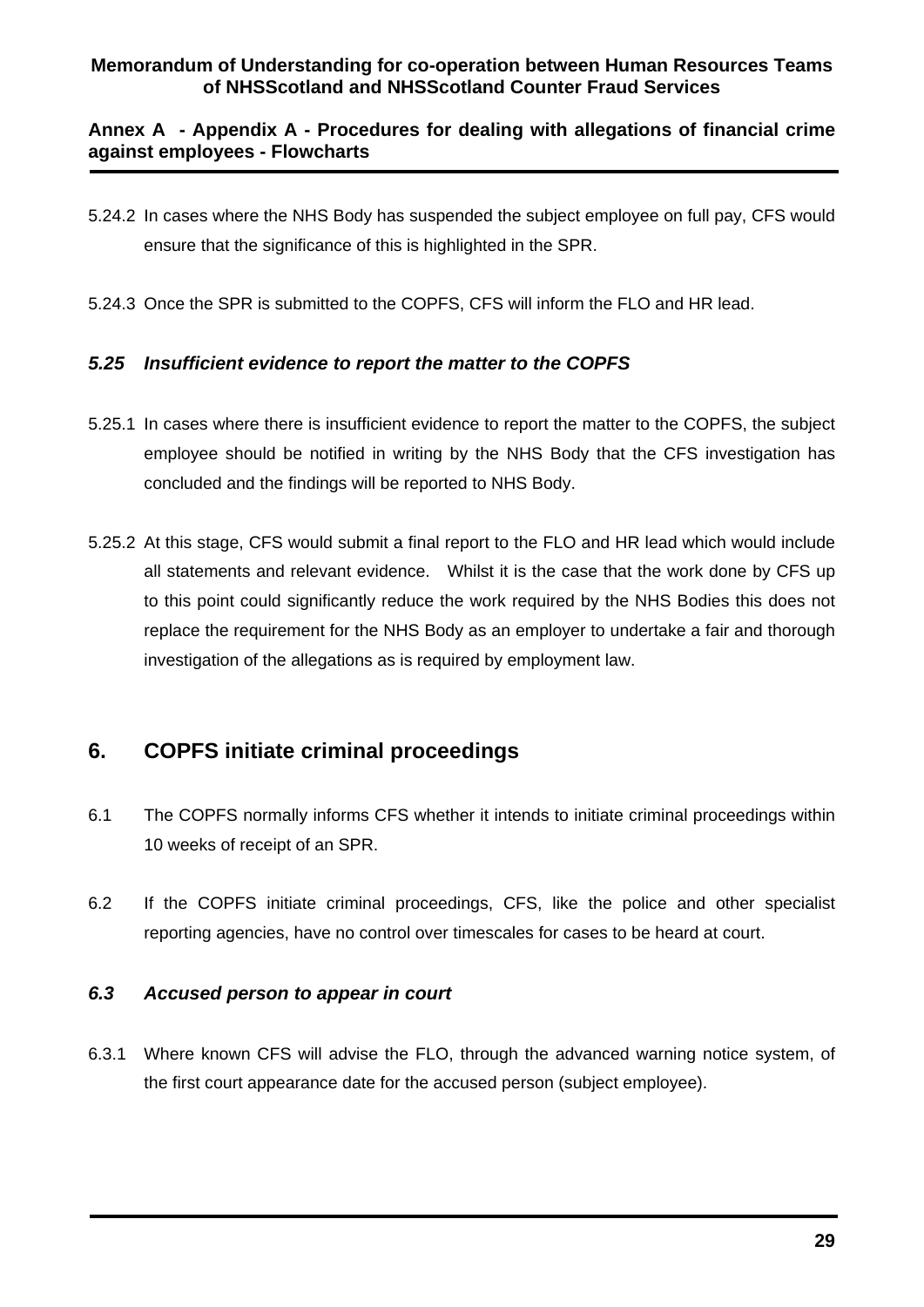#### **Annex A - Appendix A - Procedures for dealing with allegations of financial crime against employees - Flowcharts**

- 6.3.2 The majority of CFS investigations are likely to be dealt summarily (i.e. either in the Justice of the Peace or Sheriff courts) where the hearings are called diets. Normally the accused person receives correspondence, known as a citation, detailing the crimes libelled against them. The accused person is expected to respond to the charges libelled by offering a plea of either 'guilty' or 'not guilty'. The response by the accused can be either appearing personally in court on a date stipulated, having a solicitor represent them on that date or by offering a plea by letter.
- 6.3.3 If the accused person pleads 'guilty' the court may pass sentence at that time after hearing a summary of facts from the Procurator Fiscal and any mitigation from the accused person, or his/her lawyer. Alternatively and more commonly, sentence may be deferred and dealt with at a later date. If the accused person pleads 'not guilty' the case is adjourned and dates for the intermediate and trial diets are fixed.

#### *6.4 Accused person to appear in court for trial/sentencing*

6.4.1 Where known CFS will advise the FLO and HR lead, through the advanced warning notice system, of any further court appearance dates for the accused person (subject employee).

#### *6.5 Proactive publicity*

- 6.5.1 The SGHD's view (see letter at Appendix E)) is that CFS should proactively publicise cases where the information is in the public domain i.e. where an NHS employee who has committed financial crime against the NHS is convicted criminally.
- 6.5.2 CFS will issue press releases and contact journalists about all such cases. The relevant NHS Body will be given every opportunity to comment on the wording of the press release before it is issued.
- 6.5.3 The SGHD's expectation is that NHS Bodies will support proactive publicity around employee and other types of financial crime in order to assist with deterrence. NHS Bodies will consider at a local level the manner in which they wish to deal with this issue.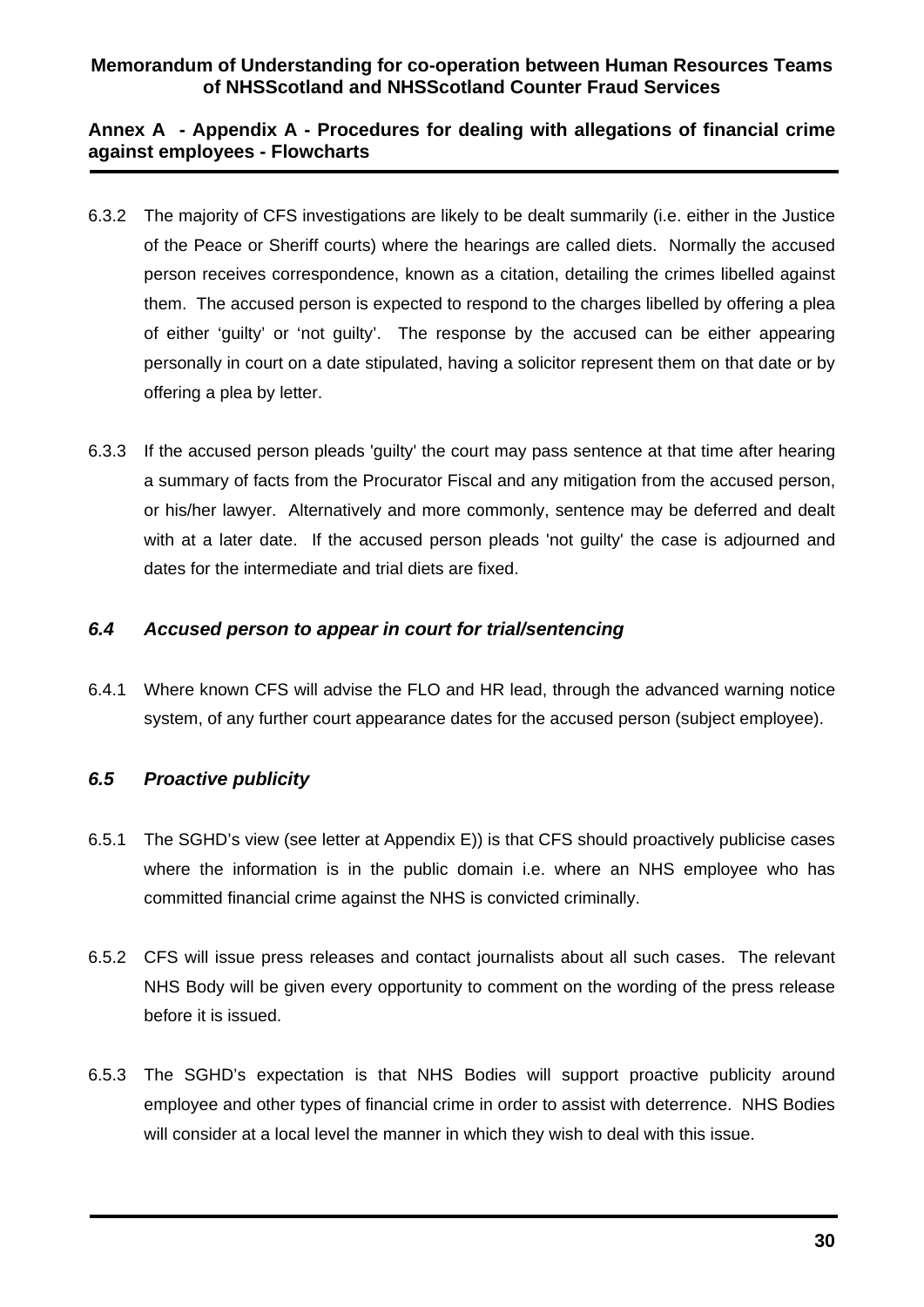#### **Annex A - Appendix A - Procedures for dealing with allegations of financial crime against employees - Flowcharts**

#### *6.6 Outcome of criminal proceedings*

6.6.1 Once the outcome of the criminal case is known CFS will advise the FLO and HR lead accordingly.

## **7. COPFS decide not to initiate criminal proceedings**

7.1 In cases where the COPFS does not initiate criminal proceedings the subject employee should be notified in writing by CFS that the CFS investigation has concluded and the findings reported to NHS Body. CFS would submit a final report to the FLO and HR lead that would include all statements and relevant evidence where appropriate.

# **8. Other sanctions appropriate**

- 8.1 In some circumstances CFS will suggest that the NHS Body pursue other sanctions. If for instance the subject employee is affiliated to a Regulatory Body, such as the Nursing and Midwifery Council (NMC), CFS may recommend that the NHS Body consider referring the matter to the NMC. If a financial loss is incurred, CFS will always recommend the NHS Body to take the necessary steps to ensure the monies are recovered.
- 8.2 In any case where there is disagreement between the NHS Body and CFS over the application of the full range of sanctions, then:
	- the NHS Body's Accountable Officer must submit his/her concerns to the SGHD Director of Performance Management & Finance, copying the letter to the CFS Head of Service; or
	- CFS must submit its concerns to the NHS Body's Accountable Officer, copying the letter to the SGHD Director of Performance Management & Finance.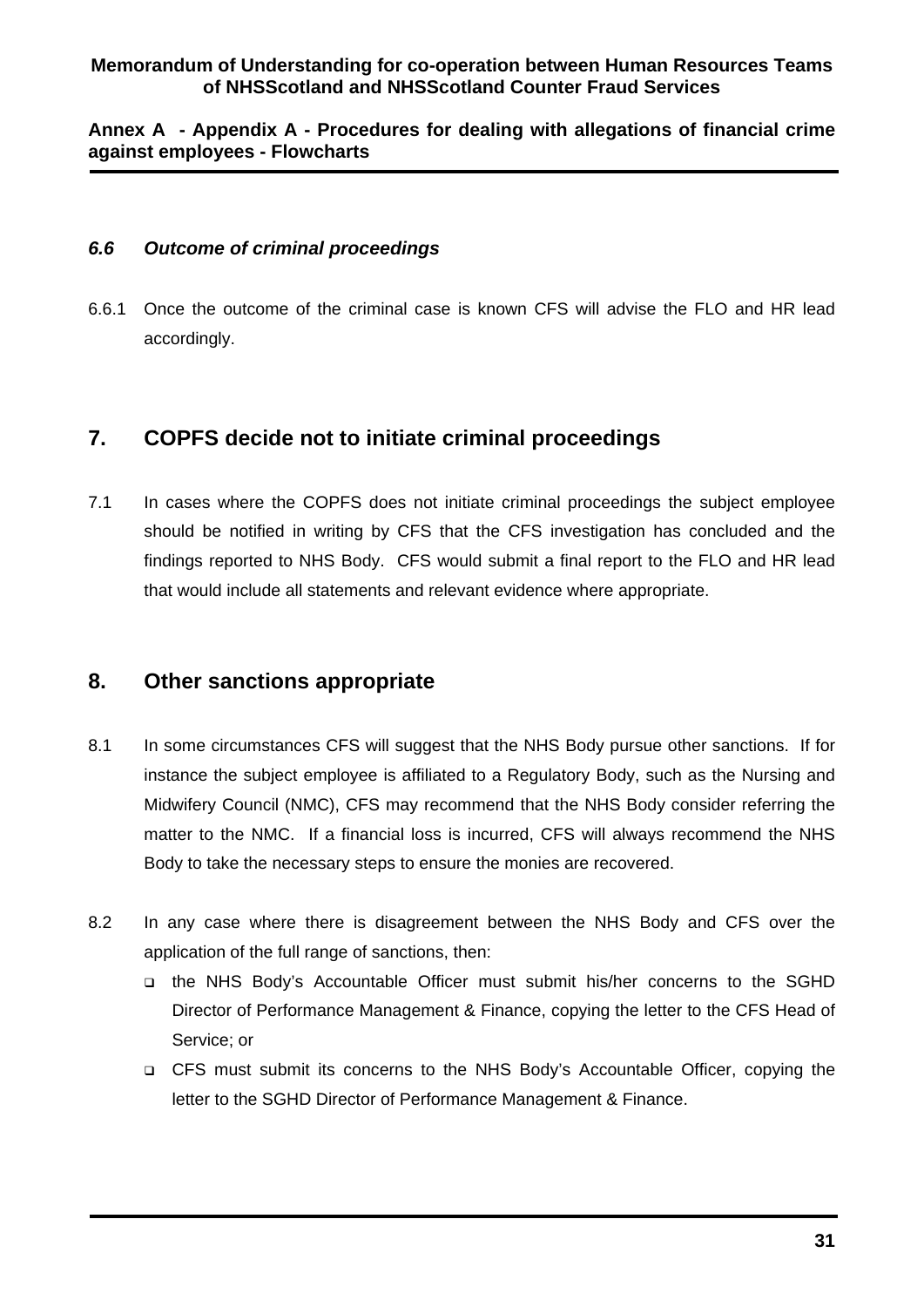

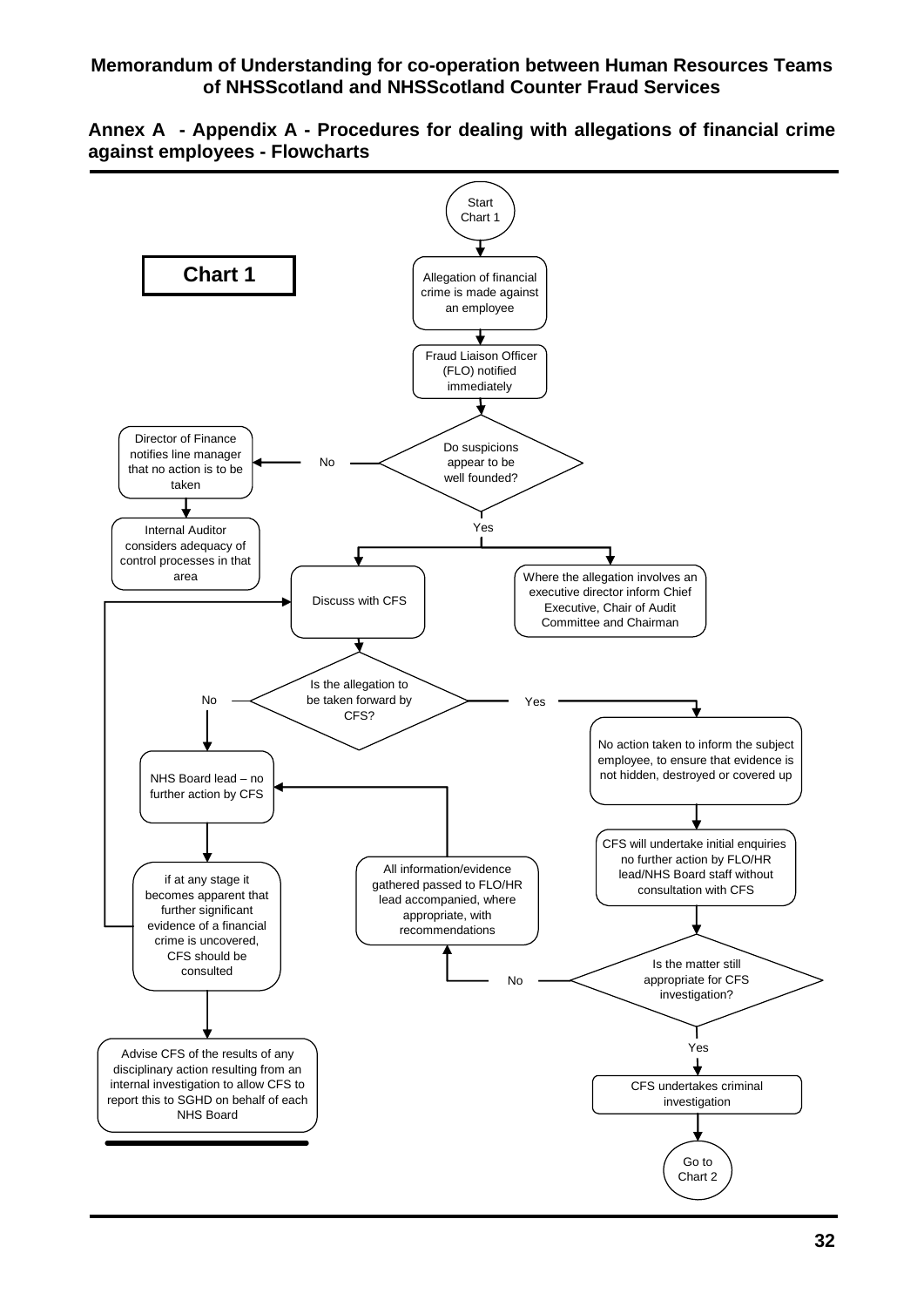**Annex A - Appendix A - Procedures for dealing with allegations of financial crime against employees - Flowcharts** 

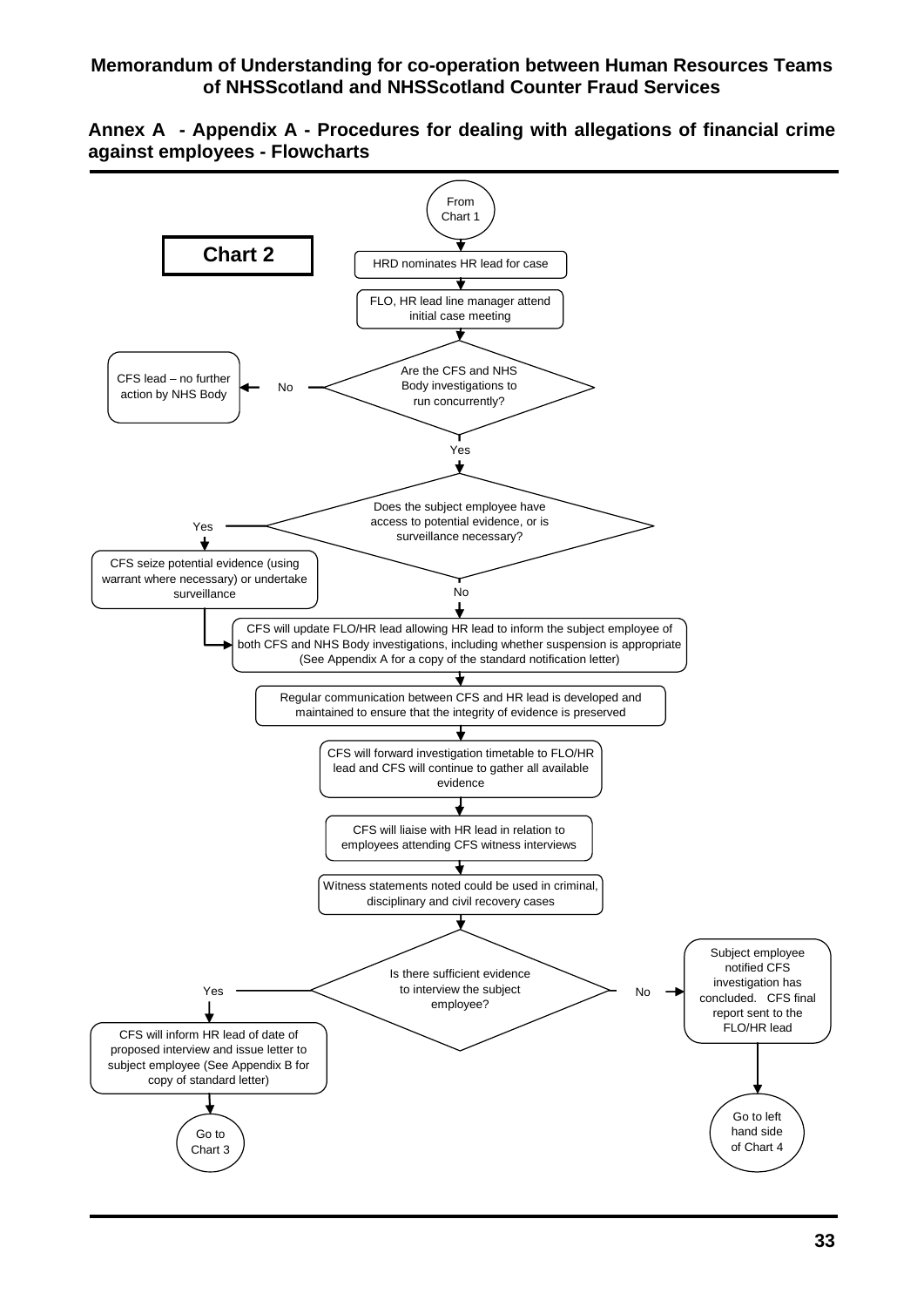

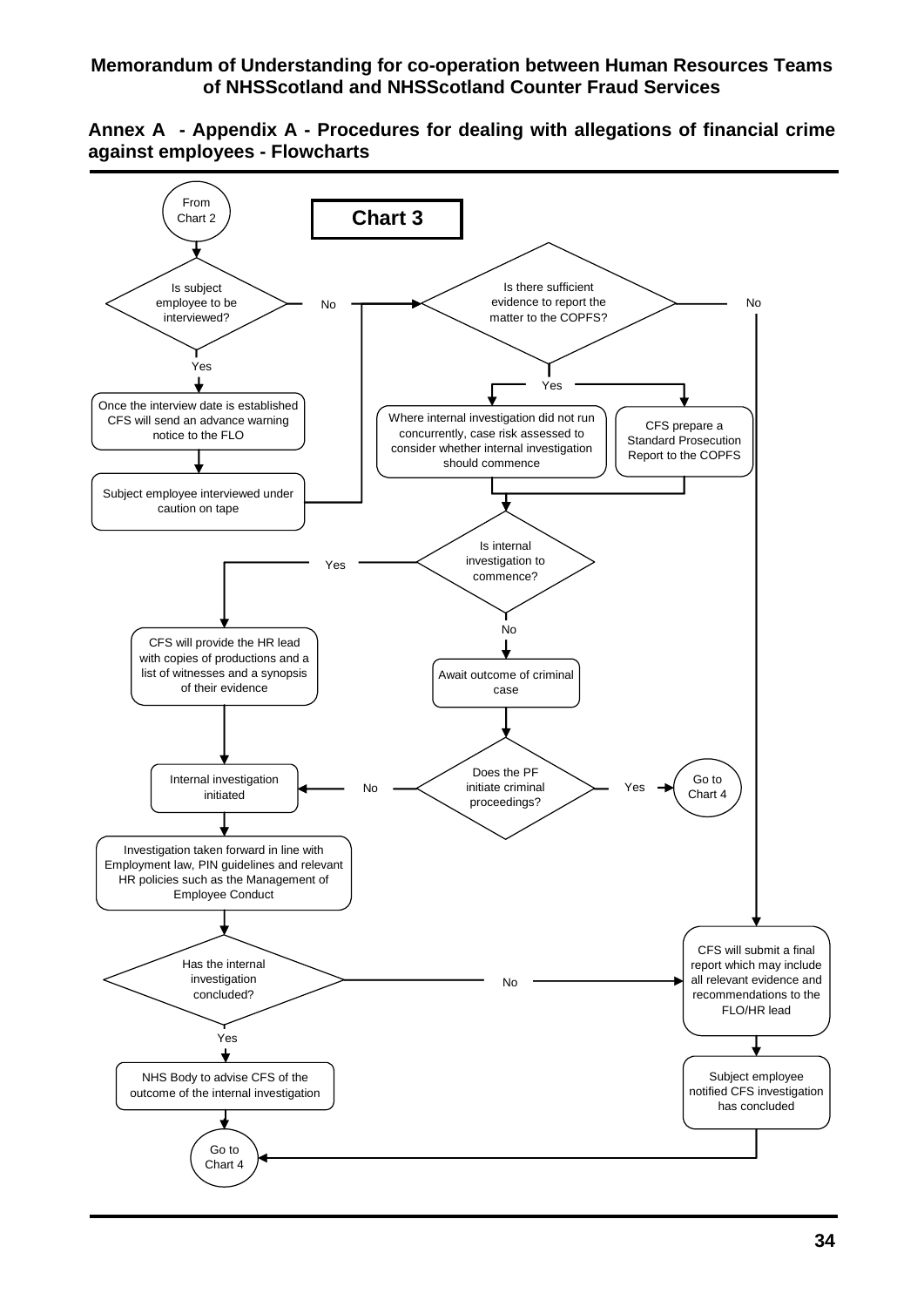

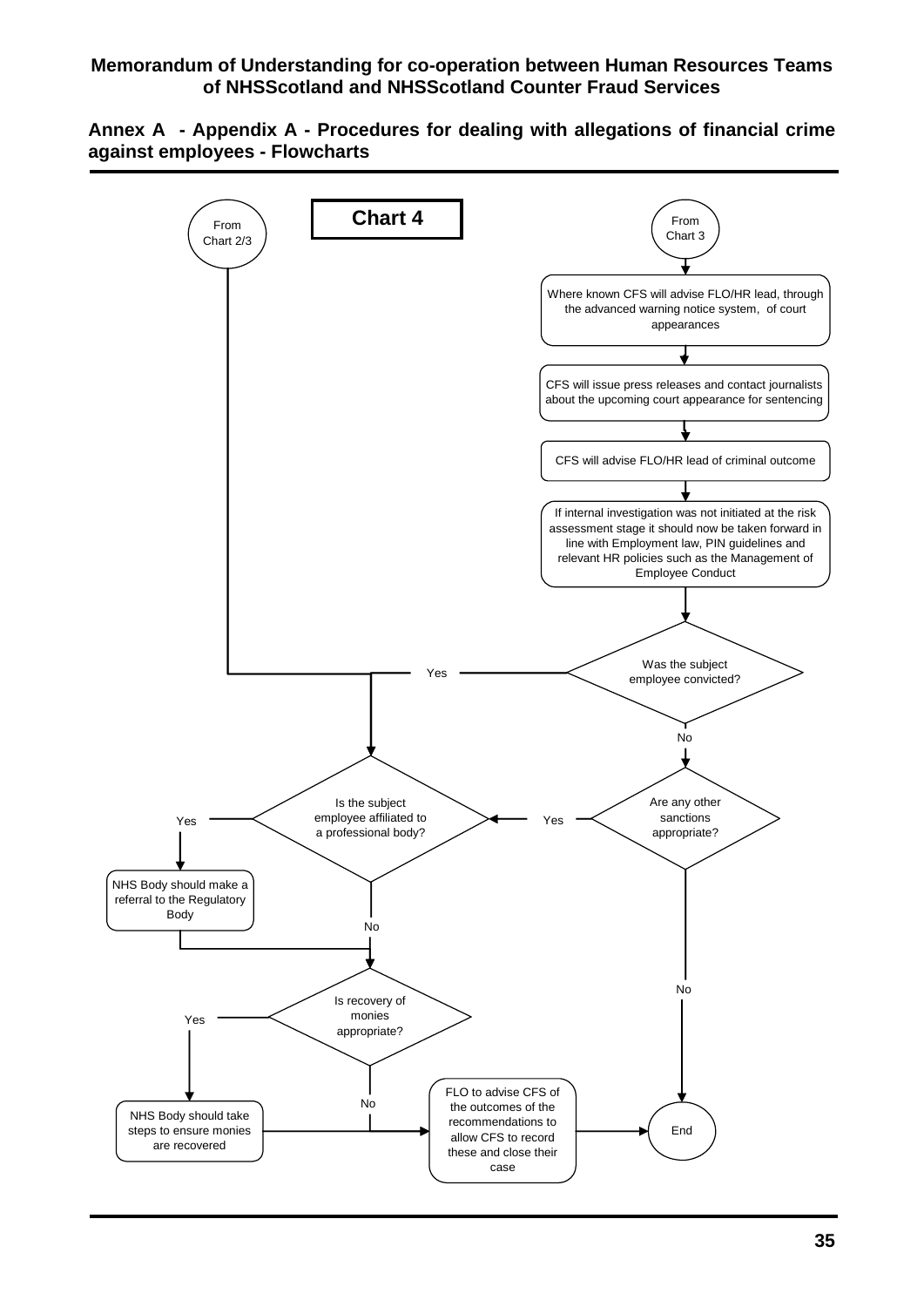**Annex A - Appendix B - Procedures for dealing with allegations of financial crime against employees - Investigatory Meeting Letter** 

#### **STRICTLY PRIVATE & CONFIDENTIAL**

{Name of employee} {Address of employee}

Dear {Name of employee}

#### **Management of Employee Conduct - Counter Fraud Services Investigation**

Thank you for attending the Investigatory Meeting held under the auspices of the NHS {Body name} Management of Employee Conduct Policy on {Date} in the Meeting Room, {Name of premises}. Present at the meeting was {Names of attendees}. {Name of Union Rep}, UNISON staff representative accompanied you at the meeting.

This Investigatory Meeting was held to {outline minimal details of matter under investigation e.g. inform you that a discrepancy between the amount of money signed for by you and that given to a patient has been identified. An alteration to the associated entry has been made to the patient valuables book.}

As notified to you given the nature of the allegations involved it is the case that the internal investigation will be suspended as the matter has been referred to Counter Fraud Services to conduct an investigation.

It is hoped that the CFS investigation will be concluded as quickly as possible and upon its conclusion a further meeting will be arranged with you in order to advise you of this and the arrangements which are to be implemented in taking this matter forward.

{If the employee is to be suspended details of this should be entered here. Alternatively if they are to be subject to other temporary arrangements then this also should be detailed here.}

The arrangements for you to be interviewed by CFS will be notified to you directly by CFS.

If you do have any questions regarding the content of this letter then please do not hesitate to contact me.

Yours sincerely

CC Union representative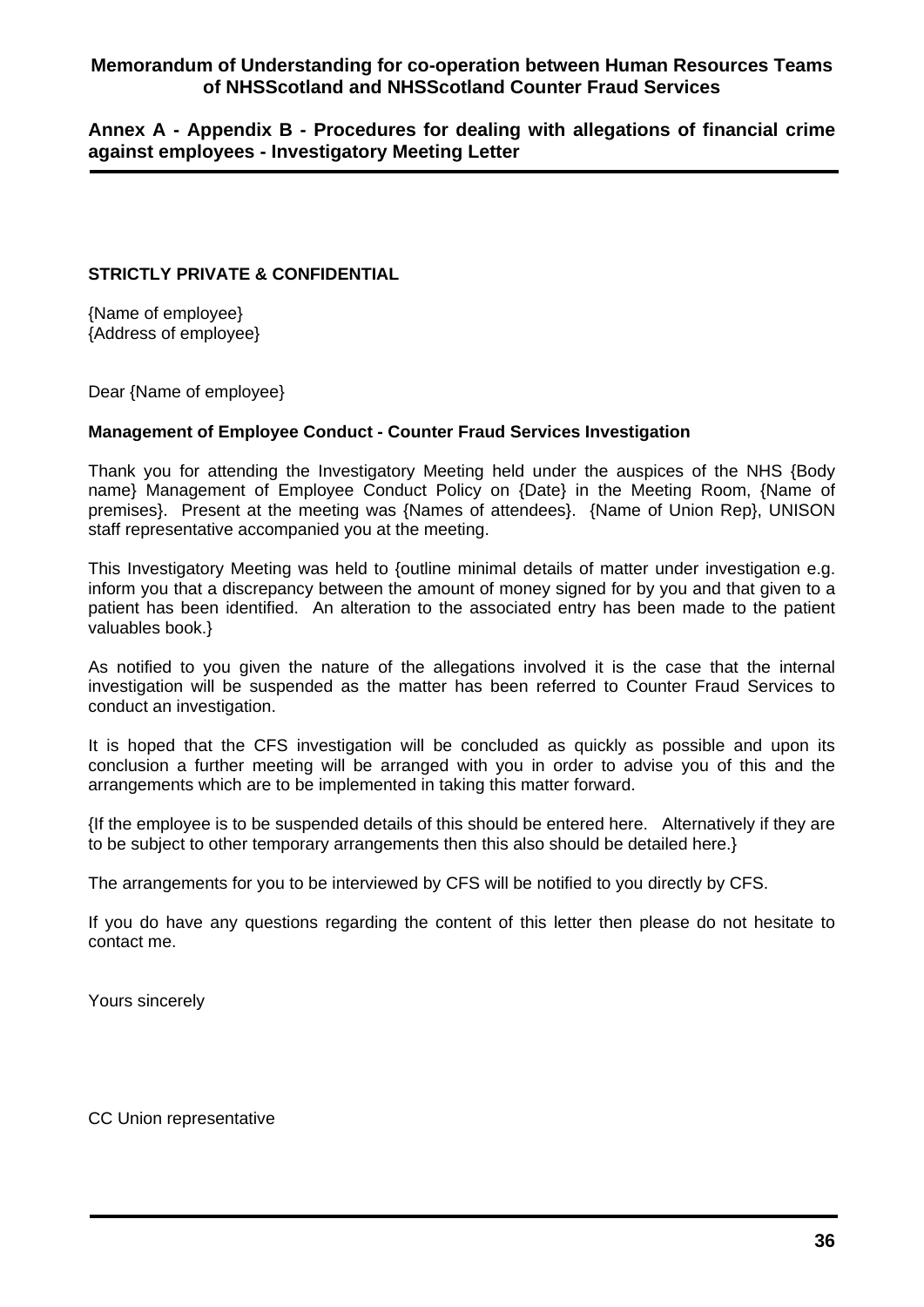**Annex A - Appendix C - Procedures for dealing with allegations of financial crime against employees - Witness Letter** 

#### **STRICTLY PRIVATE & CONFIDENTIAL**

{Name of employee} {Address of employee}

Dear {Name of employee}

#### **Witness Information**

In the course of an investigation, you may be requested to provide or have already provided a witness statement to NHSScotland Counter Fraud Services. The purpose of this letter is to explain how that statement may be used.

It is possible that your statement may be to relevant bodies as part of any criminal or civil proceedings. If appropriate, it may also be used for disciplinary purposes including regulatory or tribunal inquiries. If the case is referred to the Procurator Fiscal, it may be necessary for you to attend Court to give evidence. This will depend upon a number of factors such as whether a person has been charged with the offence, whether there is sufficient evidence and whether it is in the public interest to proceed to a Court hearing.

If Court proceedings are considered to be appropriate, it does not necessarily mean that you will be asked to attend Court to give evidence. The Defendant may plead guilty or the contents of your written statement may be accepted without the need for you to attend Court. If your attendance at Court becomes necessary, you will be told where and when you are required. When you receive these details you will also receive a detailed information leaflet explaining what will happen at Court and how to claim expenses.

If the case is dealt with as a disciplinary matter, your statement may be used as evidence at a disciplinary or other appropriate hearing.

You may recall you were advised you had the right to be accompanied by a friend, colleague or staff representative when being interviewed as a witness (NHSScotland employees only).

If you elected to be accompanied to this interview, you are reminded that the person accompanying you must not be connected with the inquiry in any way.

If you have any queries concerning the giving of a witness statement, please contact the Investigator whose details are given below.

Investigator taking statement:

(Print name)

Telephone Number:

By signing below, you are acknowledging that you have been made aware of how your witness statement may be used and of your right to be accompanied when being interviewed as a witness.

Signed:

Date:  $\frac{1}{2}$  Date: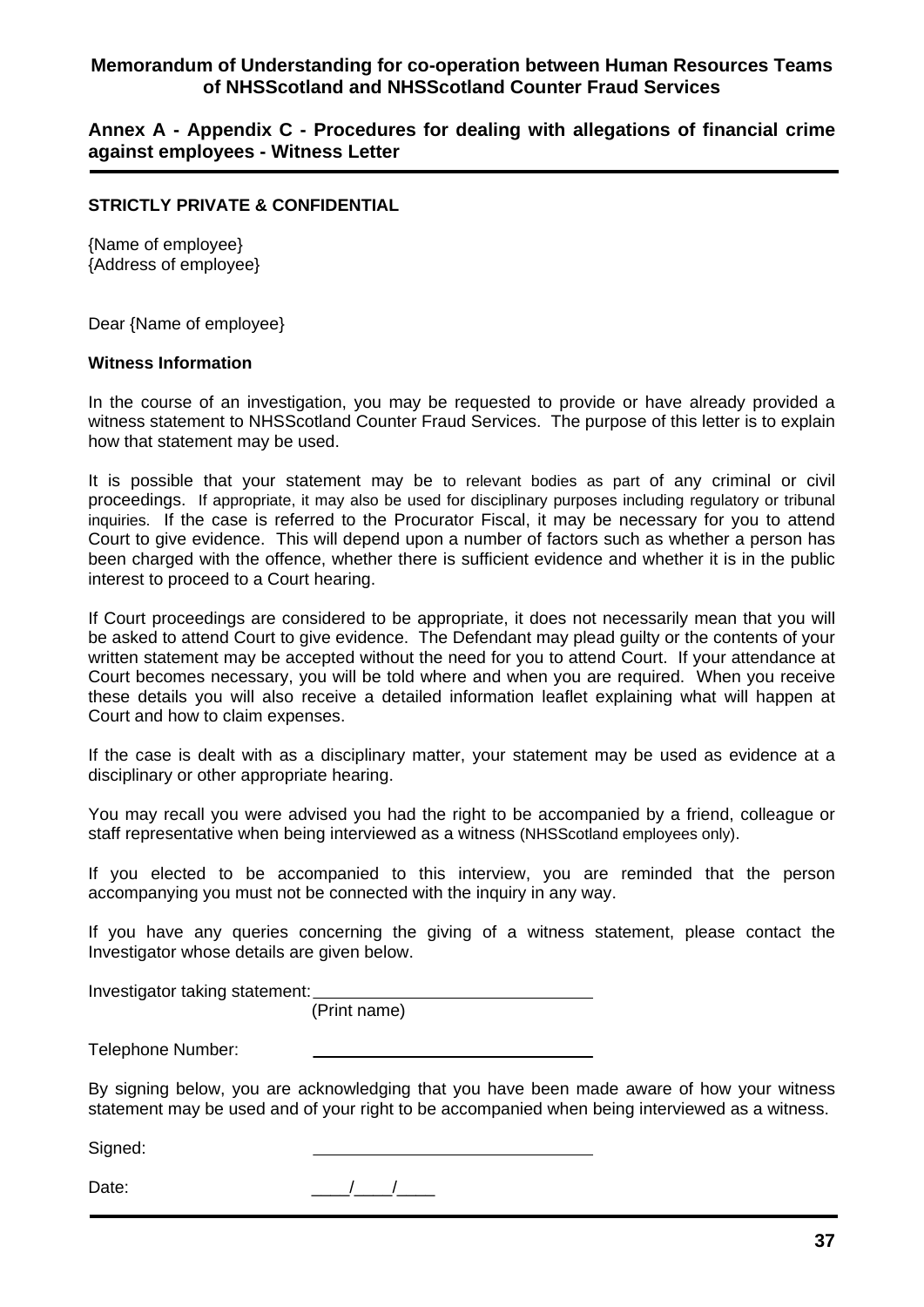**Annex A - Appendix D - Procedures for dealing with allegations of financial crime against employees - Suspect Interview Letter** 

#### **STRICTLY PRIVATE & CONFIDENTIAL**

{Name of employee} {Address of employee}

Dear {Name of employee}

#### **NHS Scotland Counter Fraud Services Investigation**

NHS Scotland Counter Fraud Services (CFS) is conducting a specific criminal investigation into an allegation that you {details of allegation}.

I now consider that there are sufficient grounds to justify formally questioning you under caution with regard to this allegation and invite you to attend on a voluntary basis at {name and address of premises} on {day/date} at {time}. Investigators from NHS Scotland Counter Fraud Services will conduct the interview, which will be tape-recorded.

#### **Due to the potentially serious nature of the allegation(s), you should consider consulting with a solicitor prior to the above interview, in order to obtain legal advice.**

It is advised that, should you choose to attend the above interview, you would be free to leave at any time before or during formal questioning.

Please contact {name of investigator} on {telephone Number} to confirm if you are able to attend this appointment.

Yours sincerely